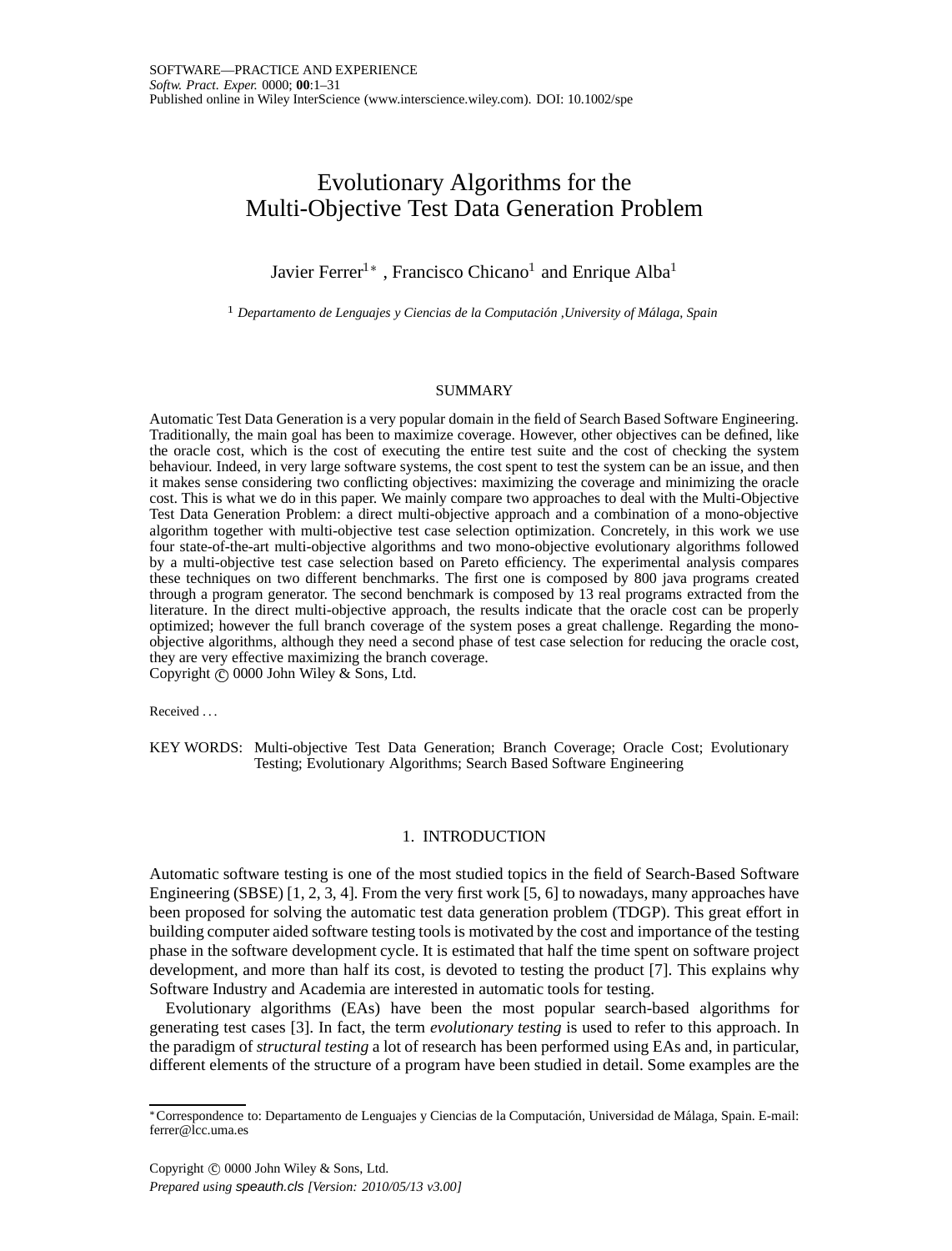presence of flags in conditions [8], the coverage of loops [9], the existence of internal states [10], and the presence of possible exceptions [11]. In addition, several evolutionary algorithms have been used as the search engine like scatter search [12], genetic algorithms [13, 14], simulated annealing [15], and tabu search [16].

Traditionally, the solution of the TDGP is a set of test cases whose execution is able to cover all the software elements. Branch coverage is usually the most popular goal. Despite most previous work only considering branch coverage, real-world engineers deal with the tedious and costly task of checking the system behaviour for all the generated test cases. This significant and usually neglected cost is called the oracle cost [17]. Thus, a reformulation of the TDGP to deal with real-world problems is a need, taking into account the oracle cost as another important objective to minimize. The oracle cost can be reduced by minimizing the test suite size. The ideal scenario is to reduce the test suite size without any loss of coverage. However, in certain situations the two objectives are in conflict: minimizing the oracle cost implies minimizing the coverage. When there are multiple conflicting objectives the optimization literature recommends the consideration of a Pareto optimal optimization approach that is able to take into account the need to balance the conflicting objectives. Thus, the TDGP has been reformulated into a multi-objective problem (MOTDGP) in the work by Lakhotia *et al.* [18] and more recently, in 2010, in a work by Harman *et al.* [17].

Our main goal in this work is the comparison between two approaches to deal with the MOTDGP: a direct multi-objective approach (MM) and a combination of a mono-objective algorithm followed by a multi-objective test case selection optimization (mM). The general scheme of the proposed approaches can be seen in Figure 1.



Figure 1. The general scheme of the two proposed approaches.

On the one hand, the MM approach considers the conflicting objectives during all the test data generation process, thus *a priori* it focuses both on the test suite size minimization and the coverage maximization. On the other hand, the mM approach only considers the branch coverage during the test data generation process, thus *a priori* it focuses only on the branch coverage maximization. In order to deal with the optimization of the test suite size, in this second approach an additional second phase of multi-objective test case selection is performed. As nobody has previously compared these approaches yet, we can raise the following research questions and try to answer them in an extensive experimental study.

- How does MM approach deal with MOTDGP?
- Is the MM approach good enough in maximizing the coverage?
- How good is the mM approach performance in optimizing the coverage and the test suite size?
- Which approach is the best?

In order to completely answer the questions we should use all the possible automatic test data generators both in multi and mono-objective or, at least, a large number of them. We can also focus on some test data generators and answer the previous questions on them, taking into account that in this case the results will be valid for the test data generators considered. This is what we do in this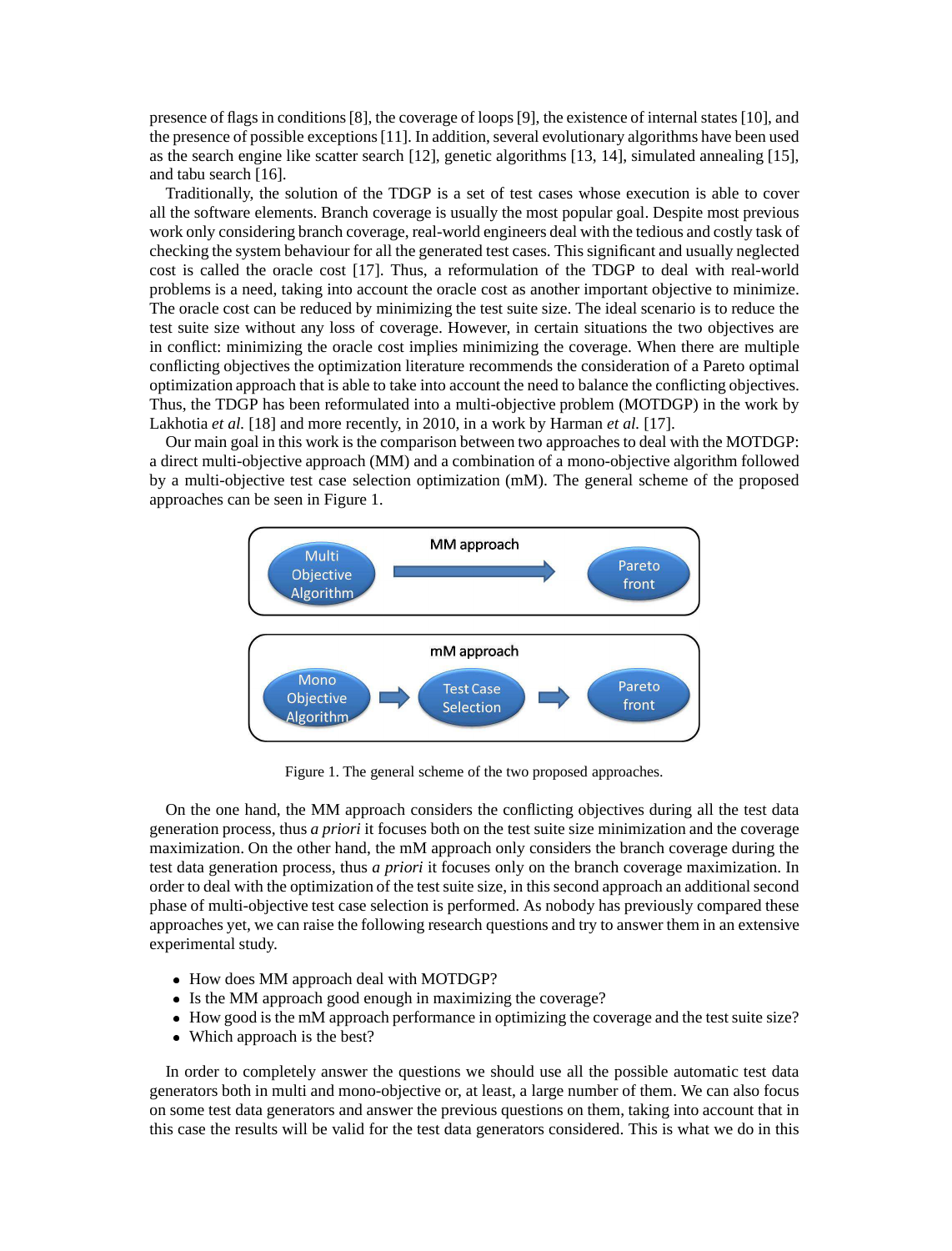paper. In particular, we study the MOTDGP with two objectives, maximizing the branch coverage and minimizing the oracle cost. Among our contributions, we generate the test data and we also minimize the number of tests needed to achieve different values of coverage of the program. The solutions are provided as Pareto fronts. For the MM approach, we use five test data generators: four of them based on evolutionary testing and an additional one based on random search. In the mM approach we use three mono-objective test data generators with a second phase of multi-objective test data selection.

The rest of the paper is organized as follows. In the next section we define the multi-objective test data generation problem. Then, in Section 3 we present some background on multi-objective optimization. Next, in Section 4 we describe the MM approach and the multi-objective algorithms. After that, in Section 5, we describe the mM approach, we provide details regarding the general structure of the test data generator for single objective algorithms and the algorithms used in the experiments. Section 6 is devoted to the experimental methodology where we explain the quality indicators and the benchmark of programs that we use in the experiments. In Section 7, we show the results of the experiments and we answer the proposed research questions. Finally, in Section 8, some conclusions and future work are outlined.

## 2. MULTI-OBJECTIVE TEST DATA GENERATION PROBLEM

The most popular technique to test software programs consists in executing the program with a set of test data (*software testing*). The engineer selects an initial set of configurations for the program under test (PUT), called test data suite, and s/he checks the PUT behaviour with them. Since the size of the test data suite is an engineer's decision, s/he can control the effort devoted to this task, which is the oracle cost. In order to ensure the correctness of a program with this technique, it would be necessary to execute the PUT with all the possible configurations, but in practise this is unfeasible. The alternative consists in testing the program with a representative set of test data.

Automatic test data generation (*automatic software testing*) consists in proposing an adequate set of test data in an automatic way to test a program, thus preventing the engineer from the task of selecting an adequate set of test data to test the PUT. This automation of the process requires a precise definition of what is an "adequate set" of test data, definition that we will defer until some terms are defined. As we said before, this is a costly and hard task of the software development. Thus, another objective for a software engineer is the minimization of the oracle cost, which can be reduced to the minimization of the test suite size. In the following, we formally define the MOTDGP, but we first need to introduce several terms and notation.

Let P be a program, we denote with  $B<sub>P</sub>$  the set of branches of the program and with  $BranchExec_P(C)$  the set of branches covered in P due to the execution of a given set of test data, C. We define the branch coverage of the test suite C,  $BrCov_{P}(C)$ , as the ratio between the traversed branches in the executions of the program  $P$  with the set of test data  $C$  and the number of branches of the program, i.e.,

$$
BrCov_P(C) = \frac{|BranchExec_P(C)|}{|B_P|}
$$
 (1)

The adequacy criterion of branch coverage states that a test suite  $C$  for a program  $P$  is "adequate" when  $BrCov_p(C) = 1$ . Nevertheless, it is not always possible to reach such a value of coverage, and in case of reaching it, the cost to test the entire program can be unaffordable. Consequently, a balance between coverage and the cost to achieve such coverage is mandatory. Since the cost of the testing phase depends on the test suite size, minimizing the test suite size, denoted with  $|C|$ , must be another goal.

Finally we deal with the MOTDGP with two conflicting objectives:

- $\bullet$  max  $\mathit{prcov}_{P(\mathcal{C})}$
- $\bullet$  min |C|,

that is, maximizing the branch coverage and minimizing the test suite size.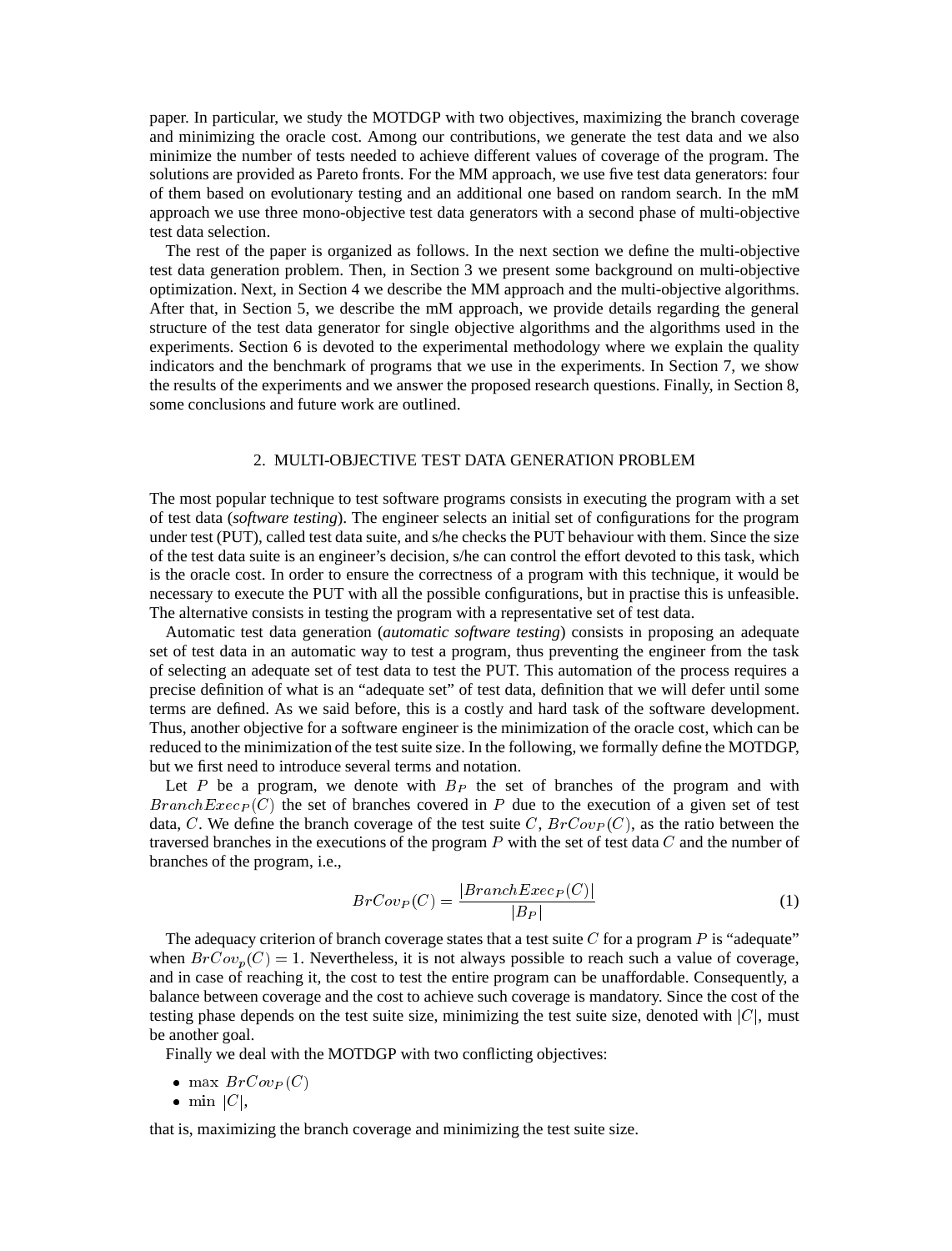In this section, we provide background on multi-objective optimization. In particular, we define the concept of multi-objective optimization problem (MOP), Pareto dominance, and Pareto front. In these definitions we are assuming, without loss of generality, that minimization is the goal for all the objectives.

A general MOP can be formally defined as follows:

Find a vector  $\mathbf{x}^* = (x_1^*, x_2^*, \dots, x_n^*)$  that satisfies the m inequality constraints  $g_i(\mathbf{x}) \geq 0, i =$ 1, 2, ..., m, the p equality constraints  $h_i$  (**x**) = 0,  $i = 1, 2, \ldots, p$ , and minimizes the vector function  $f(x) = (f_1(x), f_2(x), \ldots, f_m(x))^T$ , where  $\mathbf{x} = (x_1, x_2, \ldots, x_n)^T$  is the vector of decision variables. The set of all the values satisfying the constraints defines the *feasible region*  $\Omega$  and any point  $\mathbf{x} \in \Omega$ is a *feasible solution*.

Taking into account this definition of a MOP, a solution  $\mathbf{x}^1 = (x_1^1, x_2^1, ..., x_n^1)$  is said to dominate a solution  $\mathbf{x}^2 = (x_1^2, x_2^2, ..., x_n^2)$  denoted with  $\mathbf{x}^1 > \mathbf{x}^2$ , if and only if  $f_i(\mathbf{x}^1) \le f_i(\mathbf{x}^2)$  for  $i = 1, 2, ..., m$ , and there exists at least one  $j$   $(1 \le j \le m)$  such that  $f_j(\mathbf{x}^1) < f_j(\mathbf{x}^2)$ . Conversely, two points are said to be non-dominated whenever none of them dominates the other. Figure 2 depicts some examples of dominated and non-dominated solutions. In this figure, A dominates C because  $f_1(A) < f_1(C)$ , and  $f_2(A) < f_2(C)$ . Meanwhile, A and B are non-dominated solutions because A is better than B in the first objective function  $(f_1(A) < f_1(B))$ , but B is better than A in the other objective function  $(f_2(A) > f_2(B)).$ 



Figure 2. Examples of dominated and non-dominated solutions.

The solution of a given MOP is usually a set of solutions (referred to as the Pareto optimal set) satisfying:

- Every pair of two solutions in the set are non-dominated.
- Any other solution,  $y$ , is dominated by at least one solution in the set.

The representation of this set in the objective space is referred to as the *Pareto front*. Generating the *Pareto front* of a problem is the main goal of multi-objective optimization techniques. In theory, a Pareto front could contain a large number of points. In practice, a usable approximate solution will only contain a limited number of them; thus, an important goal is that solutions should be as close as possible to the exact Pareto front and uniformly spread, otherwise, they would not be very useful to the decision maker. Besides, closeness to the Pareto front ensures that we are dealing with optimal solutions, while a uniform spread of the solutions means that we have made a good exploration of the objective space and no regions are left unexplored.

Figure 3 depicts these issues of convergence and diversity. The left front (a) depicts an example of good convergence and bad diversity: the approximation set contains Pareto optimal solutions but there are some unexplored regions of the objective space. The approximation set depicted on the right (b) illustrates poor convergence but good diversity: it has a diverse set of solutions but they are not Pareto optimal. Finally, the lowermost front (c) depicts an approximation front with both good convergence and diversity.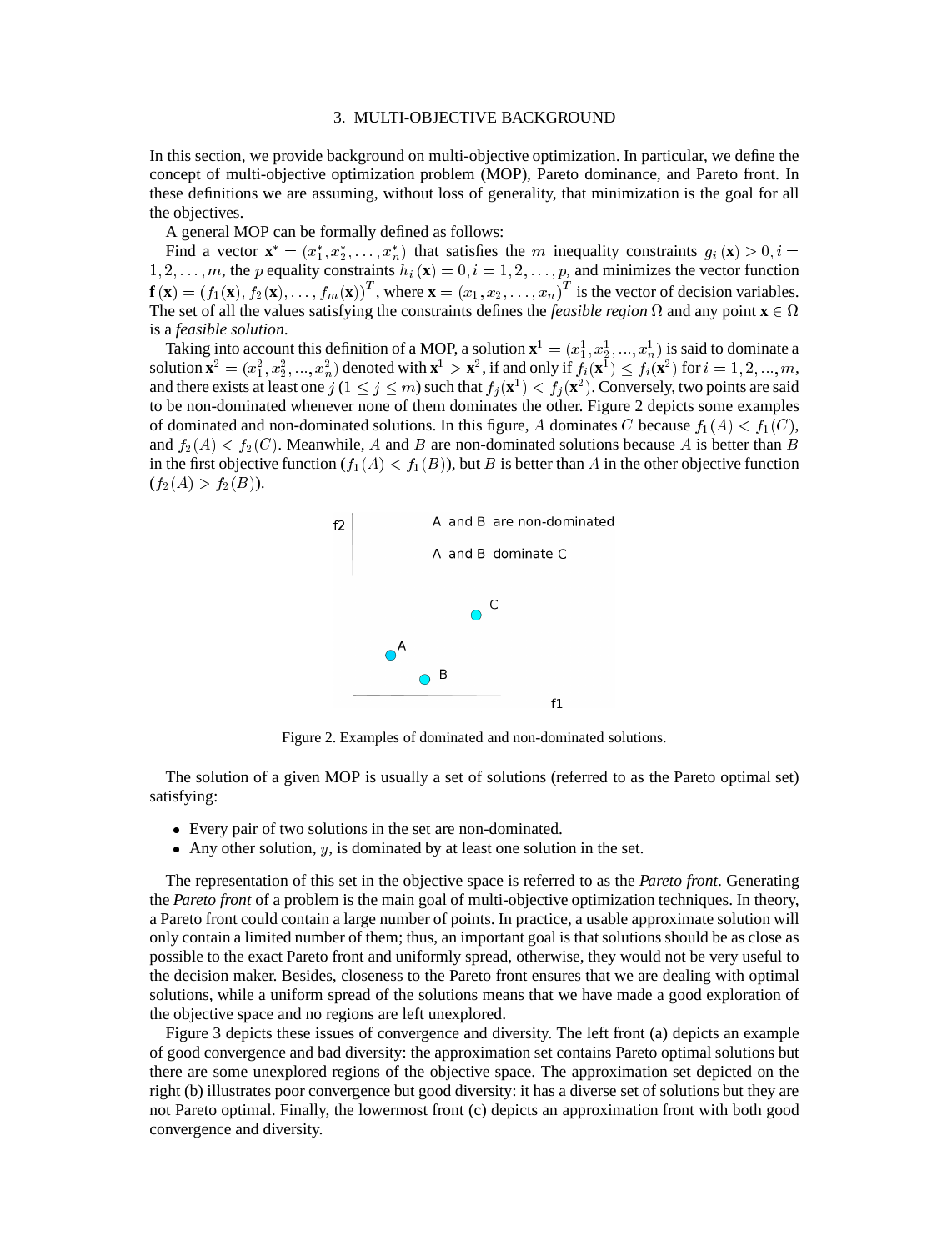

(c) good convergence and good diversity.

Figure 3. Examples of Pareto fronts with different behaviour of convergence and diversity.

## 4. MM APPROACH

In this work we are dealing with the MOTDGP from two points of view: a direct multi-objective approach (MM) and the application of a mono-objective algorithm followed by a multi-objective test case selection phase (mM). In this section we explain the first approach: the MM approach. We describe how we deal with the MOTDGP and the algorithms used to solve the problem.

The MM approach considers the conflicting objectives during all the test data generation process, thus *a priori*, it focuses on both objectives during all the process. In this approach a solution to the problem is a test suite, that is, a set of test data. These test suites are evaluated according to both objectives. The evaluation of the first objective (coverage) requires, in general, the execution of the test suite over the program under test. The evaluation of the second objective is a simple count of the number of test data in the set. In the following subsection we present the multi-objective algorithms used in the experimental section.

## *4.1. Multi-objective Algorithms*

In this section we describe the five multi-objective algorithms used in the experimental section: NSGA-II, MOCell, SPEA2, PAES and a random search algorithm (RNDMulti).

NSGA-II, proposed by K. Deb *et al.* [19], is a genetic algorithm which is the reference algorithm in multi-objective optimization (with over  $4,860$  citations at the time of writing<sup>†</sup>). Its pseudocode

<sup>&</sup>lt;sup>†</sup>Data from Google Scholar: 4,860 citations on July  $13^{th}$  2011.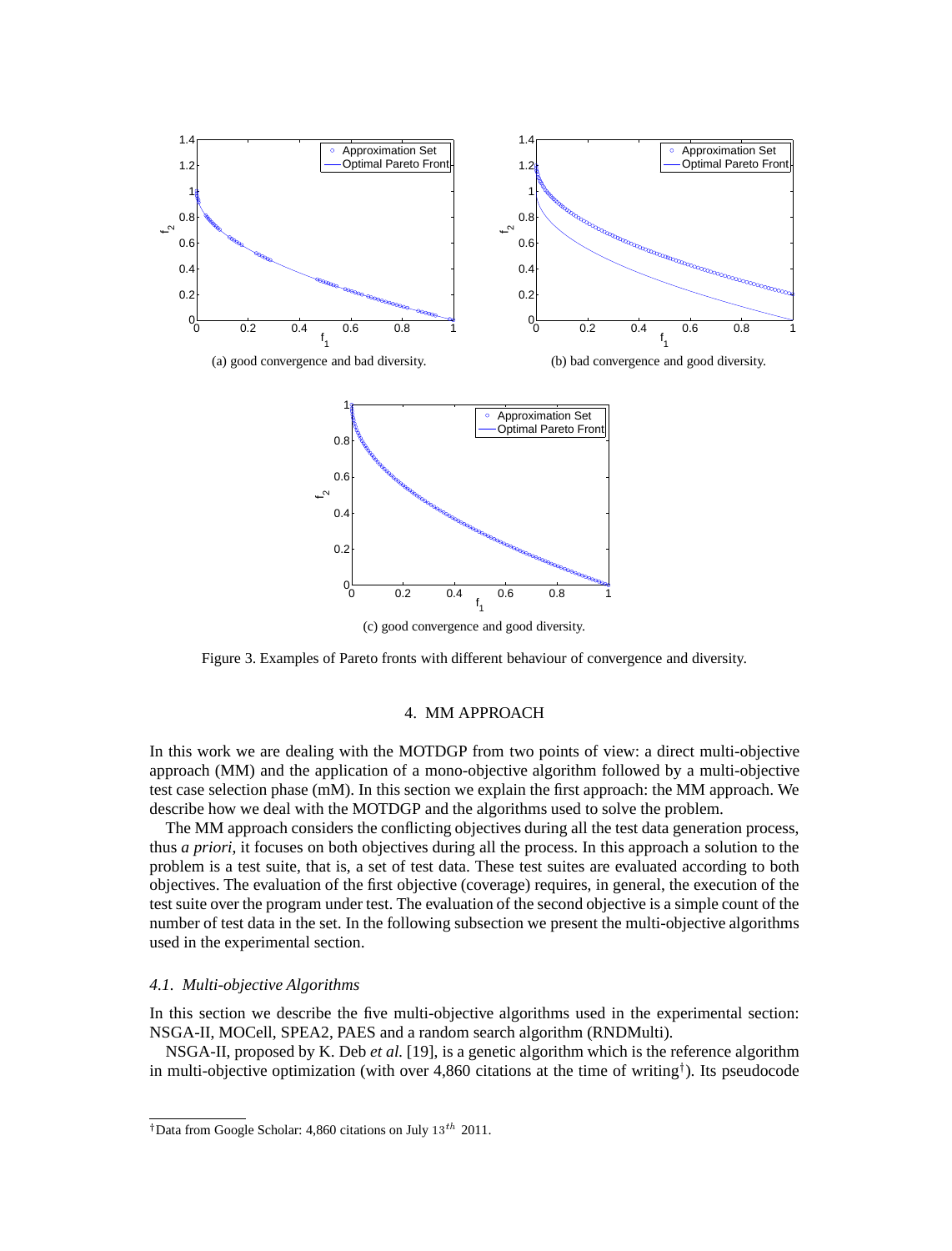is presented in Algorithm 1. NSGA-II makes use of a population (P) of candidate solutions (known as individuals). In each generation, it works by creating new individuals after applying the genetic operators to P, in order to create a new population Q (lines 5 to 8). Then, both the current (P) and the new population  $(Q)$  are joined; the resulting population,  $R$ , is ordered according to a ranking procedure and a density estimator known as crowding distance (line 13) (for further details, please see [19]). Finally, the population P is updated with the best individuals in R (line 14). These steps are repeated until the termination condition is fulfilled.

**Algorithm 1** Pseudocode of NSGA-II.

|     | 1: <b>proc</b> Input: (nsga-II) //Algorithm parameters in 'nsga-II' |
|-----|---------------------------------------------------------------------|
|     | 2: $P \leftarrow$ Initialize Population() // $P =$ population       |
|     | $\pi/2$ = auxiliary population<br>$3:0 \leftarrow \emptyset$        |
|     | 4: while not Termination Condition() do                             |
| 5:  | for $i \leftarrow 1$ to (nsga-II.popSize / 2) do                    |
| 6:  | $parents \leftarrow Selection(P)$                                   |
| 7:  | offspring $\leftarrow$ <b>Recombination</b> (nsga-II.Pc, parents)   |
| 8:  | offspring $\leftarrow$ <b>Mutation</b> (nsga-II.Pm, offspring)      |
| 9:  | <b>Evaluate_Fitness</b> (offspring)                                 |
| 10: | Insert(offspring, O)                                                |
| 11: | end for                                                             |
| 12: | $R \leftarrow P \cup O$                                             |
| 13: | <b>Ranking And Crowding</b> (nsga-II, R)                            |
| 14: | $P \leftarrow$ Select_Best_Individuals(nsga-II, R)                  |
|     | 15: end while                                                       |
|     | $16:$ end proc                                                      |
|     |                                                                     |

MOCell (Multi-Objective Cellular Genetic Algorithm), introduced by Nebro *et al*. [20], is a cellular genetic algorithm (cGA) which outperforms NSGA-II in some studies [20, 21]. In cGAs, the concept of (small) *neighbourhood* is paramount. This means that an individual may only cooperate with its nearby neighbours in the breeding loop. Overlapped small neighbourhoods of cGAs help in exploring the search space because they induce a slow diffusion of solutions through the population, providing a kind of exploration (diversification). Exploitation (intensification) takes place inside each neighbourhood by applying the typical genetic operations (crossover, mutation, and replacement).

MOCell includes an external archive to store the non-dominated solutions found as the algorithm progresses. This archive is limited in size and uses the crowding distance of NSGA-II to maintain diversity. The pseudocode of MOCell is presented in Algorithm 2, which corresponds with the version called aMOCell4, described in [21].

| <b>Algorithm 2 Pseudocode of MOCell.</b>                                    |  |  |  |  |  |
|-----------------------------------------------------------------------------|--|--|--|--|--|
| 1: proc Input: (MOCell) //Algorithm parameters in 'MOCell'                  |  |  |  |  |  |
| 2: archive $\leftarrow \emptyset$ //Creates an empty archive                |  |  |  |  |  |
| 3: while not Termination_Condition() do                                     |  |  |  |  |  |
| for individual $\leftarrow$ 1 to MOCell.popSize do<br>4:                    |  |  |  |  |  |
| $n$ list $\leftarrow$ Get neighbourhood(MOCell, position(individual))<br>5: |  |  |  |  |  |
| $parent1 \leftarrow Selection(n_list)$<br>6:                                |  |  |  |  |  |
| $parent2 \leftarrow Selection(archive)$<br>7:                               |  |  |  |  |  |
| offspring<-Recombination(MOCell.Pc,parent1, parent2)<br>8:                  |  |  |  |  |  |
| 9:<br>offspring $\leftarrow$ <b>Mutation</b> (MOCell.Pm,offspring)          |  |  |  |  |  |
| 10:<br><b>Evaluate_Fitness</b> (offspring)                                  |  |  |  |  |  |
| 11:<br>Replacement(position(individual), offspring, MOCell)                 |  |  |  |  |  |
| 12:<br><b>Insert_Pareto_Front</b> (offspring, archive)                      |  |  |  |  |  |
| 13:<br>end for                                                              |  |  |  |  |  |
| 14: end while                                                               |  |  |  |  |  |
| 15: end_proc                                                                |  |  |  |  |  |

We can observe that, in this version, for each individual we select one parent from its neighbourhood and one from the archive, in order to guide the search towards the best solutions found (lines 5 to 8). Then a new solution is created by applying the genetic operators to these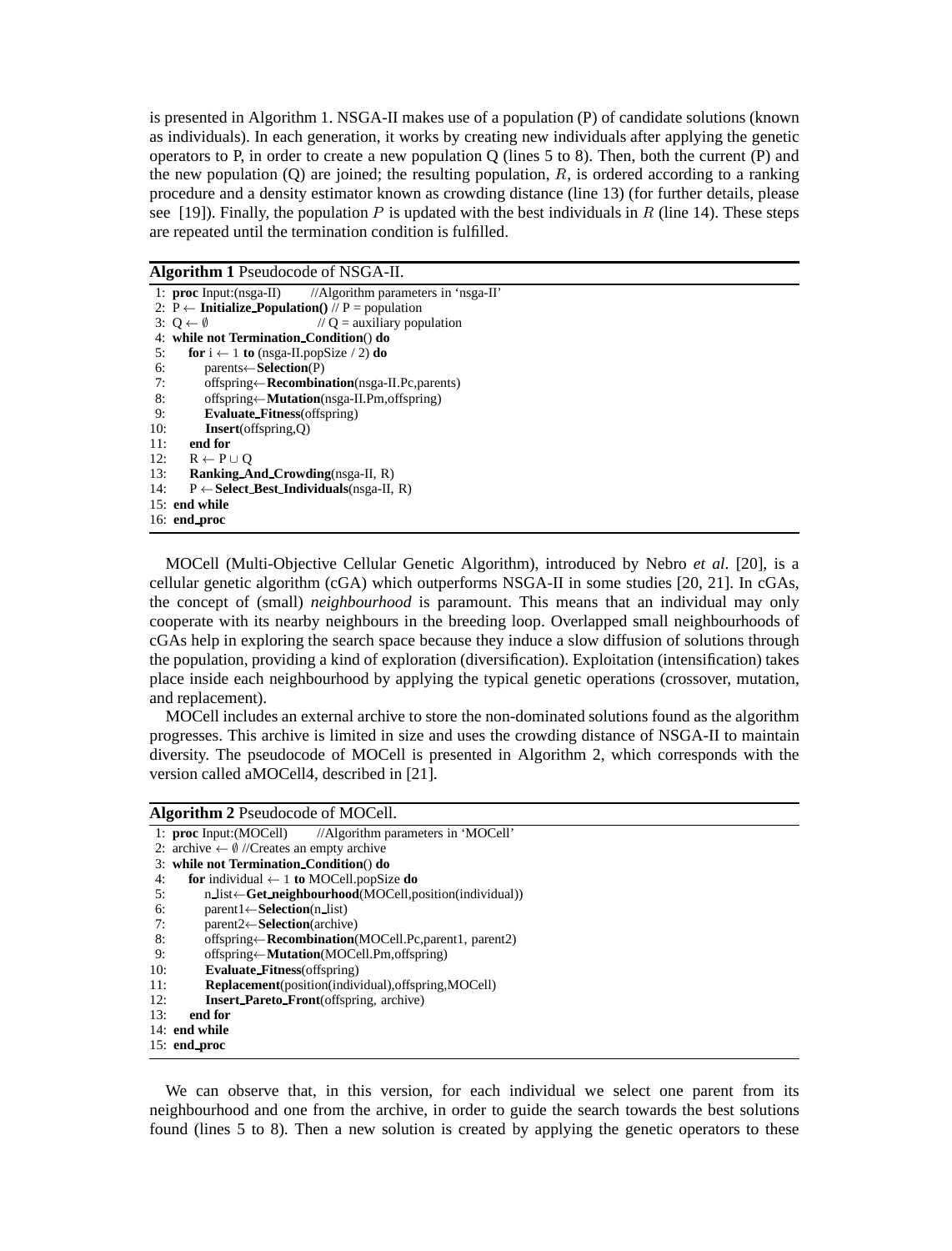parents. The new solution is used to replace the current solution (line 11), and it is considered for inclusion in the archive (line 12). This constitutes a single iteration of the algorithm. The overall algorithm iterates until a termination condition is fulfilled.

The Strength Pareto Evolutionary Algorithm (SPEA2) is a multi-objective evolutionary algorithm proposed by Zitler *et al.* in [22]. We show the algorithm's pseudocode in Algorithm 3. SPEA2 uses a population and an archive simultaneously in its operation. In it, each individual is assigned a fitness value that is the sum of its strength raw fitness and a density estimation. The strength value of a solution  $i$  represents the number of solutions (in either the population or the archive) that are dominated by that solution, that is  $S(i) = |\{j | j \in P_t \cup \overline{P_t} \land i > j\}|$ . The strength raw fitness value of a given solution  $i$ , on the contrary, is the sum of strengths of all the solutions that dominate it, and is subject to minimization, that is,  $R(i) = \sum_{j \in P_t \cup \overline{P_t}, j > i} S(j)$ . The algorithm applies the selection, crossover, and mutation operators to fill an archive of individuals; then, the non-dominated individuals of both the original population and the archive are copied into a new population. If the number of non-dominated individuals is greater than the population size, a truncation operator based on calculating the distances to the k-th nearest neighbour is used (a typical value is  $k = 1$ ),  $D(i) = \frac{1}{\sigma_i^k + 2}$ , where  $\sigma_i^k$  is the distance from solution i to its k-th nearest neighbour. This way, the individuals having the minimum distance to any other individual are chosen.

## **Algorithm 3** Pseudocode of SPEA2.

1: **proc** 2:  $t \leftarrow 0$ 3: Initialize( $P_0, \overline{P_0}$ ) 4: **while not** EndingCondition $(t,\overline{P_t})$  **do** 5: FitnessAssignment( $P_t$ ,  $\overline{P_t}$ ) 6:  $\overline{P_{t+1}} \leftarrow \text{NonDominated}(P_t \cup \overline{P_{t+1}})$ <br>7: **if**  $|\overline{P_{t+1}}| > \overline{N}$  then if  $|\overline{P_{t+1}}| > \overline{N}$  then 8:  $\overline{P_{t+1}} \leftarrow \text{Truncated}(\overline{P_{t+1}})$ <br>9: **else** 9: **else** 10:  $\overline{P_{t+1}} \leftarrow \text{FillWithDominated}(\overline{P_t})$ 11: **end if** *Parents*  $\leftarrow$  BinaryTournament( $\overline{P_{t+1}}$ ) 13: *Offspring*  $\leftarrow$  Crossover(*Parents*)<br>14:  $P_{t+1} \leftarrow$  Mutate(*Offspring*) 14:  $\overline{P_{t+1}} \leftarrow \text{Mutate}(Offspring)$ <br>15:  $t \leftarrow t + 1$  $t \leftarrow t + 1$ 16: **end while** 17: **end proc**

PAES is a metaheuristic proposed by Knowles and Corne [23]. The algorithm is based on a simple  $(1+1)$  evolution strategy. To find diverse solutions in the Pareto optimal set, PAES uses an external archive of non-dominated solutions, which is also used to make decisions about new candidate solutions. An adaptive grid is used as a density estimator in the archive. The most remarkable characteristic of PAES is that it does not make use of any recombination operators (crossover). New solutions are generated only by modifying the current solution. The pseudocode of PAES is presented in Algorithm 4. It starts with a random solution (line 3). In each iteration, a new solution is produced by modifying the current solution (line 5). This new solution is included in the archive and it is considered as a potential replacement for the current solution (lines 7 to 14). These steps are repeated until the maximum number of evaluations is reached.

We have included PAES in our study because of its simplicity. PAES does not use any recombination operator, and its only parameter is the number of partitions of the adaptive grid of the archive. Its relative simplicity makes it attractive since there are comparatively few parameters that require tuning in order to know that the algorithm is being applied properly (e.g., population size, crossover probability, mutation probability).

We also apply a random search (RNDMulti). This is merely a 'sanity check'; all metaheuristic algorithms should be capable of comfortably outperform random search for a well-formulated optimization problem. The pseudocode of the RNDMulti is presented in Algorithm 5. The final result of this random search is the set of all the non-dominated solutions found.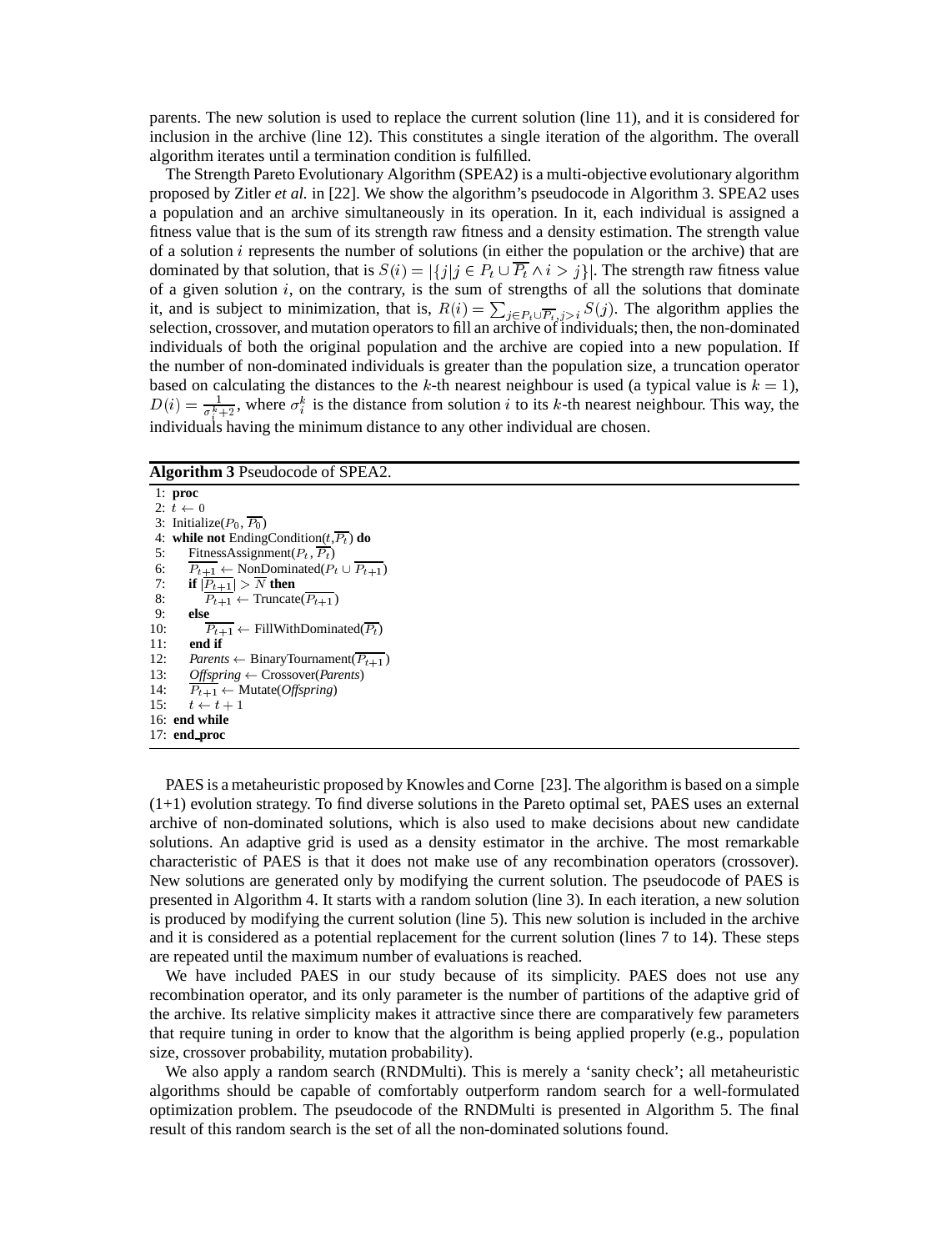#### **Algorithm 4** Pseudocode of PAES.

|     | //Algorithm parameters in 'paes'<br>1: $proc Input:(paes)$                             |
|-----|----------------------------------------------------------------------------------------|
|     | 2: archive $\leftarrow \emptyset$                                                      |
|     | 3: current Solution $\leftarrow$ Create Solution (paes) // Creates an initial solution |
|     | 4: while not Termination Condition() do                                                |
| 5:  | $mutatedSolution \leftarrow \textbf{Mutation}$ (currentSolution)                       |
| 6:  | <b>Evaluate_Fitness</b> (mutatedSolution)                                              |
| 7:  | <b>if IsDominated</b> (current Solution, mutated Solution) then                        |
| 8:  | $currentSolution \leftarrow mutatedSolution$                                           |
| 9:  | else                                                                                   |
| 10: | <b>if Solutions_Are_Nondominated</b> (currentSolution, mutatedSolution) <b>then</b>    |
| 11: | <b>Insert</b> (archive, mutatedSolution)                                               |
| 12: | current Solution $\leftarrow$ Select(paes, archive)                                    |
| 13: | end if                                                                                 |
| 14: | end if                                                                                 |
|     | 15: end while                                                                          |

16: **end proc**

#### **Algorithm 5** Pseudocode of RNDMulti.

```
1: proc
```
- 2: archive  $\leftarrow \emptyset$
- 3: currentSolution  $\leftarrow$  **Create\_Solution**() // Creates an initial solution
- 4: **while not Termination Condition**() **do**
- 5: newSolution **Create Solution**()
- 6: **Insert**(archive, newSolution)
- 7: **end while**
- 8: **end proc**

## 5. mM APPROACH

In this section we present the second approach. In this approach we use a mono-objective test data generator to obtain a set of test data with the highest coverage. The mono-objective test data generator deals with only one branch of the program at the same time. This is an advantage to obtain high coverage because the search can focus on covering the most complex branches of the program.

However, the resulting test suite is usually large, redundant and inefficient because these algorithms do not try to minimize the test suite size. One way to reduce the number of test cases in a test suite, and still test the same functionality, is by solving a Multi Objective Test Case Selection Problem (MOTCSP) on the given test suite. This problem was recently formalized by Yoo and Harman in [24] as follows: Given a test suite T and several objective functions  $F_i$ , we must find a subset  $T' \subseteq T$  such that T' is a Pareto optimal set with respect to the objective functions. The resulting subset of the test suite,  $T'$ , is composed of the non-dominated solutions considering the objectives as equally important.

In order to solve the MOTCSP we always use in the experimental section the multi-objective algorithm NSGA-II. Our implementation is able to generate a Pareto front from thousands of test cases previously generated by the mono-objective algorithms. But first, we delete repeated test cases from the obtained test suite in order to reduce from thousands of test cases to hundreds of them. Two test cases are repeated when both of them traverse the same branches. We have compared the results obtained with and without this reduction phase, and the results are better when this reduction is applied. Finally, for the mono-objective algorithm involved in the first phase of test data generation, we use three different algorithms: a genetic algorithm, an evolutionary strategy and a random search. In the following we describe in detail the test data generator and the algorithms used as its search engine.

## *5.1. Test Data Generator*

Our test data generator breaks down the global objective (to cover all the branches) into several partial objectives consisting of dealing with only one branch of the program. Then, each partial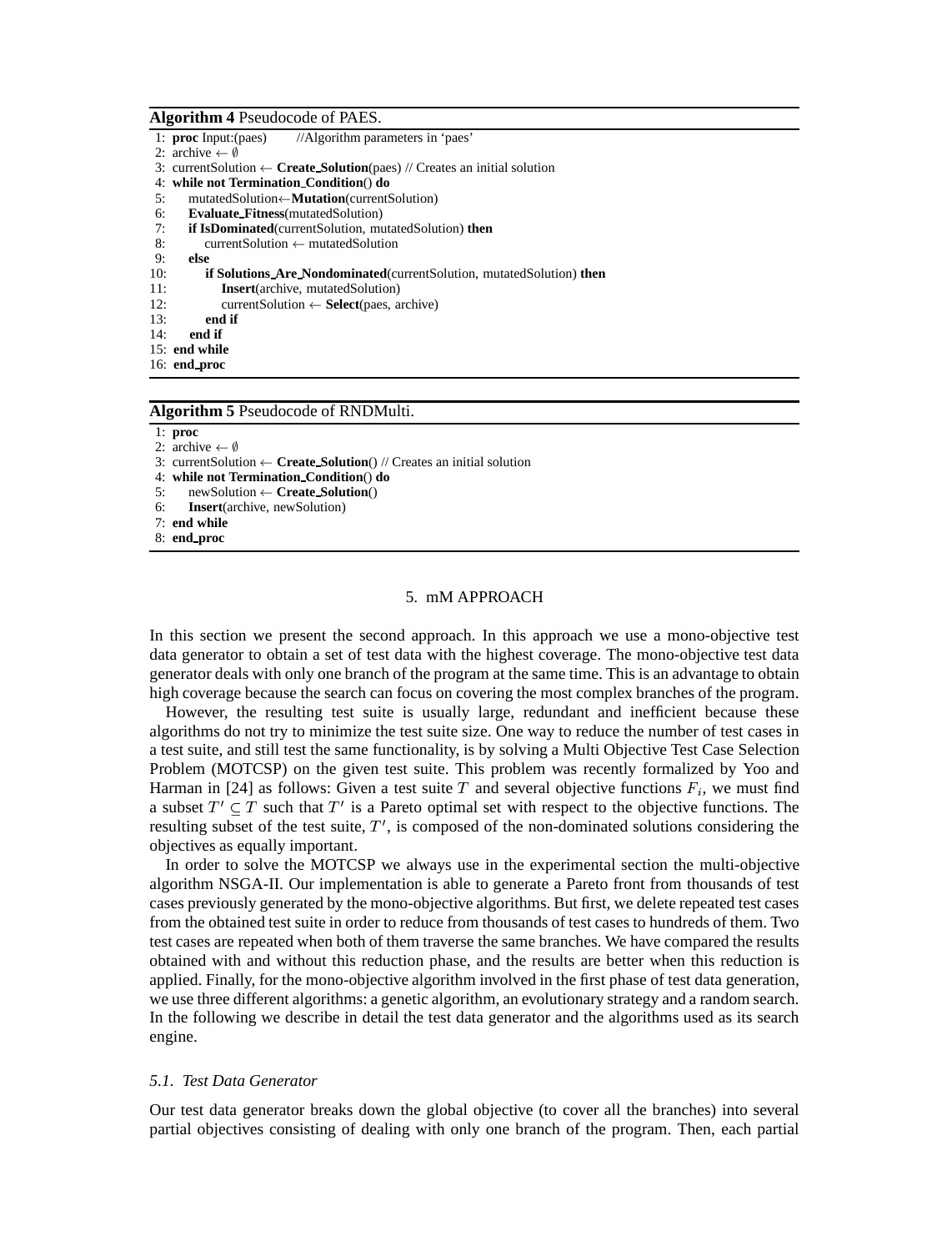objective can be treated as a separate optimization problem in which a solution to the problem is a test datum and the function to be minimized is a distance between the current test datum and one satisfying the partial objective. In order to solve such minimization problem EAs are used. The main loop of the test data generator is shown in Figure 4.



Figure 4. The test data generation process.

In a loop, the test data generator selects a partial objective (a branch) and uses the optimization algorithm to search for test data exercising that branch. When a test datum covers a branch, the test datum is stored in a set associated to that branch. The structure composed of the sets associated to all the branches is called *coverage table*. After the optimization algorithm stops, the main loop starts again and the test data generator selects a different branch. This scheme is repeated until total branch coverage is obtained or a maximum number of consecutive failures of the optimization algorithm is reached. When this happens the test data generator exits the main loop and returns the sets of test data associated to all the branches. In the following two sections we describe two important issues related to the test data generator: the objective function to minimize and the optimization algorithms used.

## *5.2. Objective Function*

We have to solve several minimization problems: one for each branch. Now we need to define an objective function (for each branch) to be minimized. This function will be used for evaluating each test datum, and its definition depends on the desired branch and whether the program flow reaches the branching condition associated to the target branch or not. If the condition is reached we can define the objective function on the basis of the logical expression of the branching condition and the values of the program variables when the condition is reached. The resulting expression is called *branch distance* and can be recursively defined on the structure of the logical expression. That is, for an expression composed of other expressions joined by logical operators the branch distance is computed as an aggregation of the branch distance applied to the component logical expressions.

For the Java logical operators  $\&\&$  and  $||\&\&$  define the branch distance as:

$$
bd(a\&\&b) = bd(a) + bd(b)
$$
\n(2)

$$
bd(a \mid \mid b) = \min(bd(a), bd(b))\tag{3}
$$

where *a* and *b* are logical expressions.

In order to completely specify the branch distance we need to define its value in the base case of the recursion, that is, for atomic conditions. The particular expression used for the branch distance in this case depends on the operator of the atomic condition. The operands of the condition appear in the expression. A lot of research has been devoted in the past to the study of appropriate branch distances in software testing. An accurate branch distance considering the value of each atomic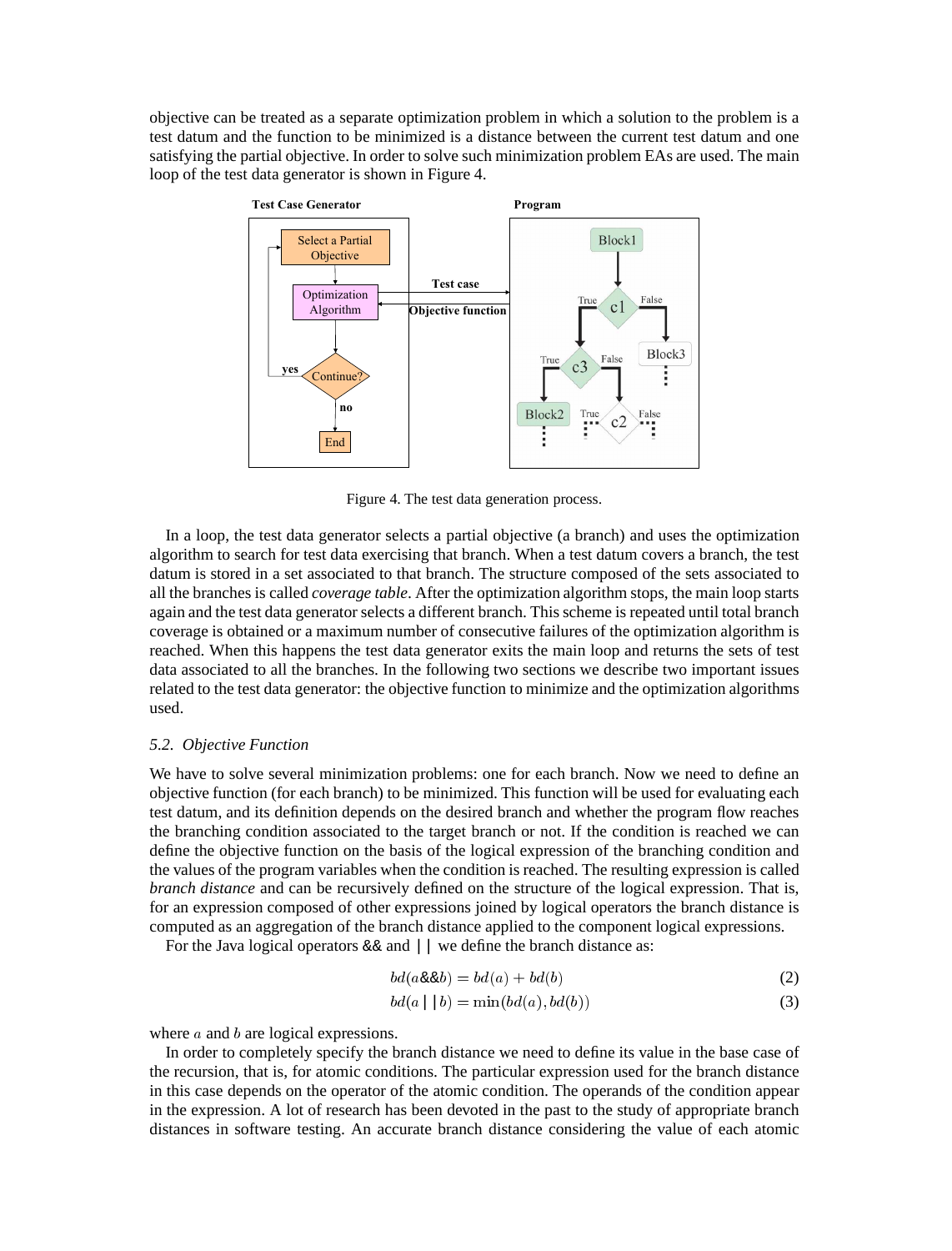condition and the value of its operands can better guide the search. In procedural software testing these accurate functions are well-known and popular in the literature. They are based on distance measures defined for relational operators like  $\langle \rangle$ , and so on [25]. We use here these distance measures described in the literature.

When a test datum does not reach the branching condition of the target branch we cannot use the branch distance as objective function. In this case, we identify the branching condition  $c$  whose value must first change in order to cover the target branch (critical branching condition) and we define the objective function as the branch distance of this branching condition plus the *approximation level*. The approximation level, denoted here with  $ap(c, b)$ , is defined as the number of branching nodes lying between the critical one  $(c)$  and the target branch  $(b)$  [26].

In this paper we also add a real valued penalty in the objective function to those test data that do not reach the branching condition of the target branch. With this penalty, denoted by  $p$ , the objective value of any test datum that does not reach the target branching condition is higher than the one of any test datum that reaches the target branching condition. The exact value of the penalty depends on the target branching condition and it is always an upper bound of the target branch distance. Finally, the expression for the objective function is as follows:

$$
f_b(x) = \begin{cases} bd_b(x) & \text{if } b \text{ is reached by } x \\ bd_c(x) + ap(c, b) * p & \text{otherwise} \end{cases}
$$
 (4)

where c is the critical branching condition, and  $bd_b$ ,  $bd_c$  are the branch distances of branching conditions  $b$  and  $c$ . The use of the penalty  $p$  could be avoided by normalizing the branch distance to the interval  $[0,1)$  (see  $[27]$  for example). However, in this work we do not normalize the branch distance, thus, requiring the penalty value p, which is set to  $p = 10000$  in the experiments.

Nested branches pose a great challenge for the search. For example, if the condition associated to a branch is nested within three conditional statements, all the conditions of these statements must be true in order for the program flow to proceed onto the next one. Therefore, for the purposes of computing the objective function, it is not possible to compute the branch distance for the second and third nested conditions until the first one is true. This gradual release of information might cause efficiency problems for the search (what McMinn calls the *nesting problem* [28]), which forces us to concentrate on satisfying each predicate sequentially.

In order to alleviate the nesting problem, the test data generator selects as objective in each loop one branch whose associated condition has been previously reached by other test data stored in the coverage table. Some of these test data are inserted in the initial population of the EA used for solving the optimization problem. The percentage of individuals introduced in this way in the population is called the *replacement factor* and is denoted by Rf . At the beginning of the generation process some random test data are generated in order to reach some branching conditions.

#### *5.3. Mono-Objective Algorithms*

We use two EAs inside the test data generator used in the mM approach: a genetic algorithm and an evolutionary strategy. Let us first describe the general structure of an EA and then we detail the differences between the EAs used here. In Figure 6 we show the main loop of an EA.

Initially, the algorithm creates a population of  $\mu$  individuals randomly or by using a seeding algorithm. At each step, the algorithm applies stochastic operators such as selection, recombination, and mutation in order to compute a set of  $\lambda$  descendant individuals Q. The objective of the selection operator is to select some individuals from the population to which the other operators will be applied. The recombination operator generates a new individual from several ones by combining their solution components. This operator is able to put together good solution components that are scattered in the population. On the other hand, the mutation operator modifies one single individual and is the source of new different solution components in the population. The individuals created are evaluated according to the fitness function. The last step of the loop is a replacement operation in which the individuals for the new population  $P(t + 1)$  are selected from the offspring  $Q(t)$  and the old one  $P(t)$ . This process is repeated until a stop criterion is fulfilled, such as reaching a preprogrammed number of iterations of the algorithm or finding an individual with a preset target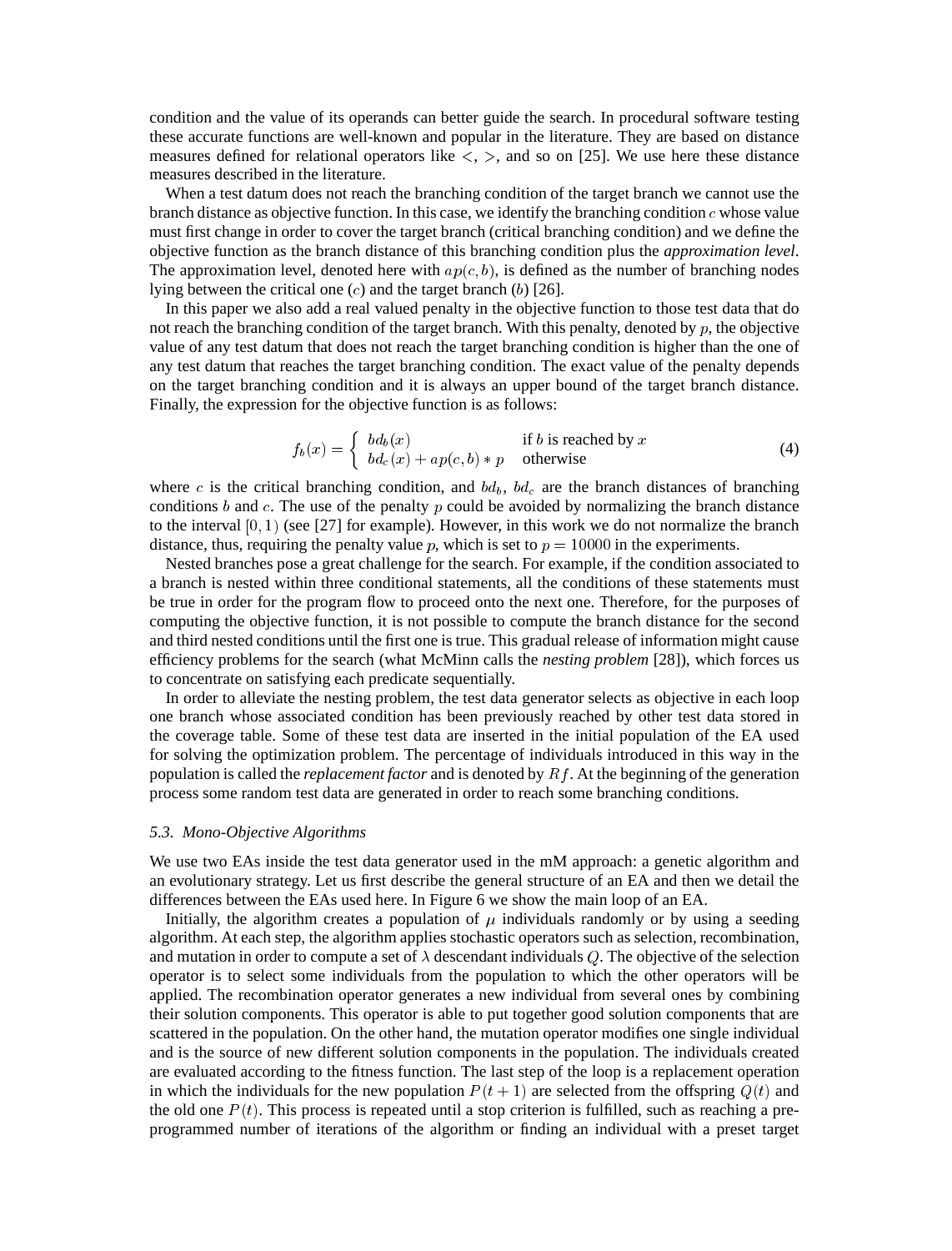#### **Algorithm 6** Pseudocode of an EA.

|     | 1: <b>proc</b> Input: $(ea)$                                                               |
|-----|--------------------------------------------------------------------------------------------|
|     | 2: $t=0$ :                                                                                 |
|     | 3: $P(t) \leftarrow$ <b>Create Population</b> () // $P =$ population                       |
|     | // $Q =$ auxiliar population // Creates an initial solution<br>4: $O \leftarrow \emptyset$ |
|     | 5: while not Termination Condition() do                                                    |
| 6:  | for $i \leftarrow 1$ to (ea.popSize) do                                                    |
| 7:  | $parents \leftarrow \textbf{Selection}(P(t))$                                              |
| 8:  | offspring $\leftarrow$ <b>Recombination</b> (ea. Pc, parents)                              |
| 9:  | offspring $\leftarrow$ <b>Mutation</b> (ea.Pm, offspring)                                  |
| 10: | <b>Evaluate_Fitness</b> (offspring)                                                        |
| 11: | Insert(offspring, O(t))                                                                    |
| 12: | end for                                                                                    |
| 13: | $P(t+1) := \text{Replace } (Q(t), P(t))$                                                   |
| 14: | $t = t + 1$                                                                                |
|     | 15: end while                                                                              |
|     | 16: end proc                                                                               |

quality. In this work we use two EAs as the optimization algorithm of the test data generator: an evolutionary strategy (ES) and a genetic algorithm (GA). In the following we focus on the details of the ES. We defer the details of the GA to the parameterization section.

In an ES [29] each individual is composed of a vector of real numbers representing the problem variables (x), a vector of standard deviations ( $\sigma$ ) and a vector of angles ( $\omega$ ). These two last vectors are used as parameters for the main operator of this technique: the Gaussian mutation. They are evolved together with the problem variables themselves, thus allowing the algorithm to self-adapt the search to the landscape. The mutation operator is governed by the three following equations:

$$
\sigma_i' = \sigma_i \exp(\tau N(0, 1) + \eta N_i(0, 1))
$$
\n(5)

$$
\omega_i' = \omega_i + \varphi N_i(0,1) \tag{6}
$$

$$
\mathbf{x}' = \mathbf{x} + \mathbf{N}(\mathbf{0}, C(\sigma', \omega')) \tag{7}
$$

where  $C(\sigma', \omega')$  is the covariance matrix associated to  $\sigma'$  and  $\omega'$ ,  $N(0, 1)$  is the standard univariate normal distribution, and  $N(0, C)$  is the multivariate normal distribution with mean 0 and covariance matrix  $C$ . The subindex  $i$  in the standard normal distribution indicates that a new random number is generated anew for each component of the vector. The notation  $N(0, 1)$  is used for indicating that the same random number is used for all the components. The parameters  $\tau$ ,  $\eta$ , and  $\varphi$  are set to  $(2n)^{-1/2}$ ,  $(4n)^{-1/4}$ , and  $5\pi/180$ , respectively, as suggested in [30]. For the recombination operator of an ES there are many alternatives: each of the three real vectors of an individual can be recombined in a different way. In our particular implementation, we use discrete uniform recombination for the solution vector <sup>x</sup>, where each component is selected from the best parent with a predefined probability, called *bias*. For the vector of standard deviations and angles we use arithmetic recombination. The exact expressions for the components of the vectors are:

$$
\mathbf{x}_{i} = \begin{cases} \mathbf{x}_{i}^{1} & \text{if } U(0,1) < bias \\ \mathbf{x}_{i}^{2} & \text{otherwise} \end{cases}
$$
 (8)

$$
\sigma_i = (\sigma_i^1 + \sigma_i^2)/2 \tag{9}
$$

$$
\omega_i = (\omega_i^1 + \omega_i^2)/2 \tag{10}
$$

where the superindices are used to denote the two parent solutions ( $x^1$  is the best one) and  $U(0, 1)$ denotes a random sample of a uniform distribution in the interval  $[0, 1)$ . With respect to the replacement operator, there is a special notation to indicate whether the old population is taken into account or not to form the new population. When only the new individuals are used, we have a  $(\mu, \lambda)$ -ES; otherwise, we have a  $(\mu + \lambda)$ -ES. Regarding the representation, since all the test programs have integer parameters, each component of the vector solution <sup>x</sup> is rounded to the nearest integer and used as actual parameter of the program. There is no limit in the input domain, thus allowing the ES to explore the whole solution space.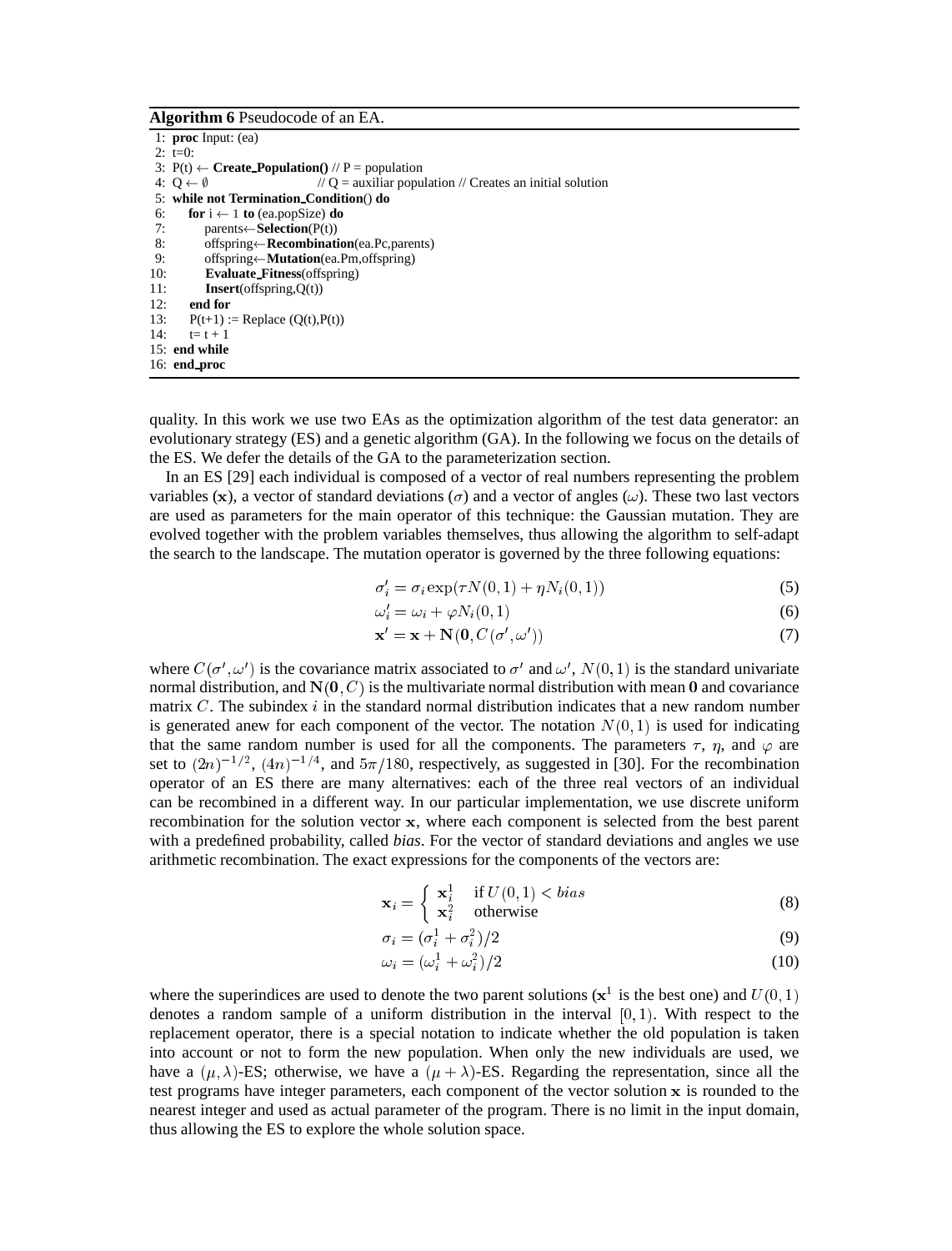We also apply a random algorithm (RNDMono) as search engine of our test data generator (see Algorithm 7). This is again merely a 'sanity check'. The final result of this random search is the set of all the created solutions.

**Algorithm 7** Pseudocode of RNDMono.

|    | $1:$ proc                                                                        |
|----|----------------------------------------------------------------------------------|
|    | 2: conditionTable $\leftarrow \emptyset$                                         |
|    | 3: currentSolution $\leftarrow$ Create Solution() // Creates an initial solution |
|    | 4: while not Termination_Condition() do                                          |
|    | 5: new Solution $\leftarrow$ Create Solution()                                   |
| 6: | <b>Insert</b> (conditionTable, newSolution)                                      |
|    | $7:$ end while                                                                   |
|    | 8: end_proc                                                                      |

## 6. EXPERIMENTAL METHODOLOGY

This section is aimed at presenting the indicators used to measure the quality of the obtained results and the benchmark programs we have used. It also describes how the solutions of the problem have been encoded and the genetic operators employed, the configuration of the algorithms, and the methodology we have followed.

## *6.1. Quality Indicators*

Two different issues are normally considered for assessing the quality of the results computed by a multi-objective optimization algorithm:

- 1. To minimize the distance of the computed solution set by the proposed algorithm to the optimal Pareto front (convergence towards the optimal Pareto front).
- 2. To maximize the spread of solutions found, so that we can have a distribution of vectors as smooth and uniform as possible (diversity).

A number of quality indicators have been proposed in the literature. Among them, we can distinguish between *Pareto compliant* and *non Pareto compliant* indicators [31]. Given two Pareto fronts, A and B, if A dominates B, the value of a Pareto compliant quality indicator is higher for A than for B; meanwhile, this condition is not fulfilled by the non–compliant indicators. Thus, the use of Pareto compliant indicators should be preferable. In this work, we apply the Hypervolume [32] (Pareto compliant), which takes into account the convergence as well as the diversity of the solutions; and Empirical Attainment Surfaces [33], which measures the probability of being dominated by the approximated Pareto front. Both indicators are defined as follows:

 **Hypervolume (HV).** This indicator calculates the volume (in the objective space) covered by members of a non-dominated set of solutions  $Q$  (the region enclosed into the discontinuous line in Figure 5(a),  $Q = \{A, B, C\}$  for problems where all objectives are to be minimized. Mathematically, for each solution  $i \in Q$ , a hypercube  $v_i$  is constructed with a reference point W and the solution  $i$  as the diagonal corners of the hypercube. The reference point can simply be found by constructing a vector of the worst objective function values. Thereafter, a union of all hypercubes is found and its hypervolume (HV) is calculated:

$$
HV = \text{volume}\left(\bigcup_{i=1}^{|Q|} v_i\right). \tag{11}
$$

We apply this metric after a normalization of the objective function values to the range  $[0..1]$ . A Pareto front with a higher HV than another one could be due to: some solutions in the better front dominate solutions in the other, or, solutions in the better front are more widely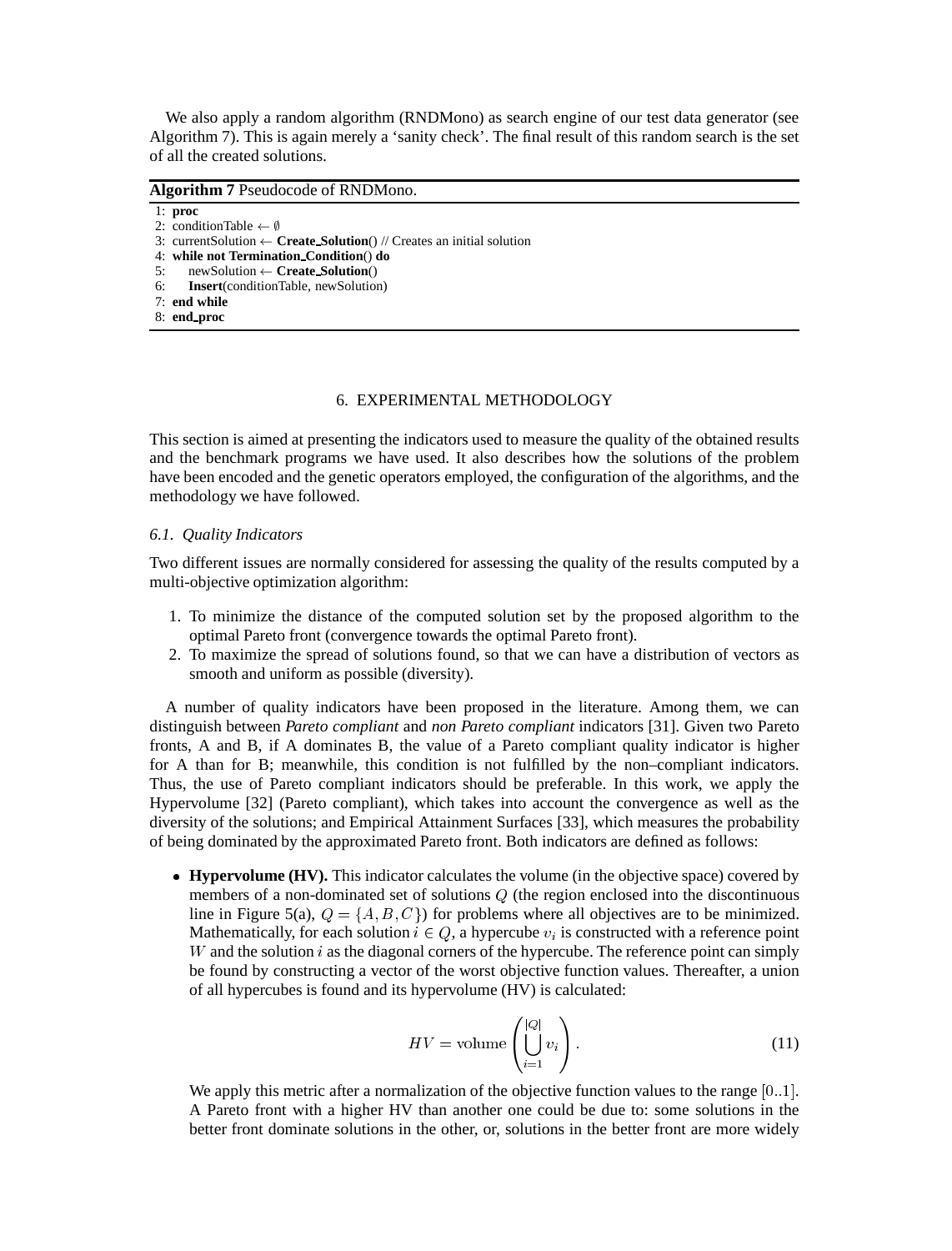

Figure 5. Examples of hypervolume and attainment surfaces.

distributed than in the other. Since both properties are considered to be good, algorithms with larger values of HV are considered to be desirable. To apply this quality indicator, it is usually necessary to know the optimal Pareto front (form normalization purposes). Of course, typically, we do not know the location of the optimal front. Therefore, we employ as a *reference Pareto optimal front* the front composed of all the non-dominated solutions out of all the executions carried out (i.e., the best front known until now).

 **Empirical Attainment Surfaces** (EAS): In the related literature, the trade-off between several objectives in a MOP is usually presented by showing one of the approximated Pareto fronts obtained in one single run of a given algorithm. However, the optimization algorithms used are stochastic and therefore there is no warranty that the same result is obtained after a new run of the algorithm. Thus, a single run of a stochastic algorithm gives no information about the average performance of the algorithm. We need a way of representing the results of a multi-objective algorithm that allows us to observe the expected performance and its variability, in the same way as the average and the standard deviation are used in the singleobjective case. To do this we use the concept of empirical attainment function (EAF) [33]. In short, the EAF is a function  $\alpha$  from the objective space  $\mathbb{R}^n$  to the interval [0, 1] that estimates for each vector in the objective space the probability of being dominated by the approximated Pareto front of one single run of the multi-objective algorithm. Given the  $r$  approximated Pareto fronts obtained in the different runs, the EAF is defined as:

$$
\alpha(z) = \frac{1}{r} \sum_{i=1}^{r} I(A^i \le \{z\})
$$
\n(12)

where  $A<sup>i</sup>$  is the *i*-th approximated Pareto front obtained with the multi-objective algorithm and  $I$  is an indicator function that takes value 1 when the predicate inside it is true, and 0 otherwise. The predicate  $A^i \leq \{z\}$  means  $A^i$  dominates solution z. Thanks to the attainment function, it is possible to define the concept of  $k\%$ -attainment surface [33]. The attainment function  $\alpha$  is a scalar field in  $\mathbb{R}^n$  and the k%-attainment surface is the level curve with value  $k/100$  for  $\alpha$ . Informally, the 50%-attainment surface in the multi-objective domain is analogous to the median in the single-objective one. In a similar way, the 25%- and 75% attainment surfaces can be used as the first and third "quartile fronts" and the region between them could be considered a kind of "interquartile region" (see Fig. 5(b)). When the number of objectives is one, the 50%-attainment surface is the median and the "interquartile region" is the interquartile range.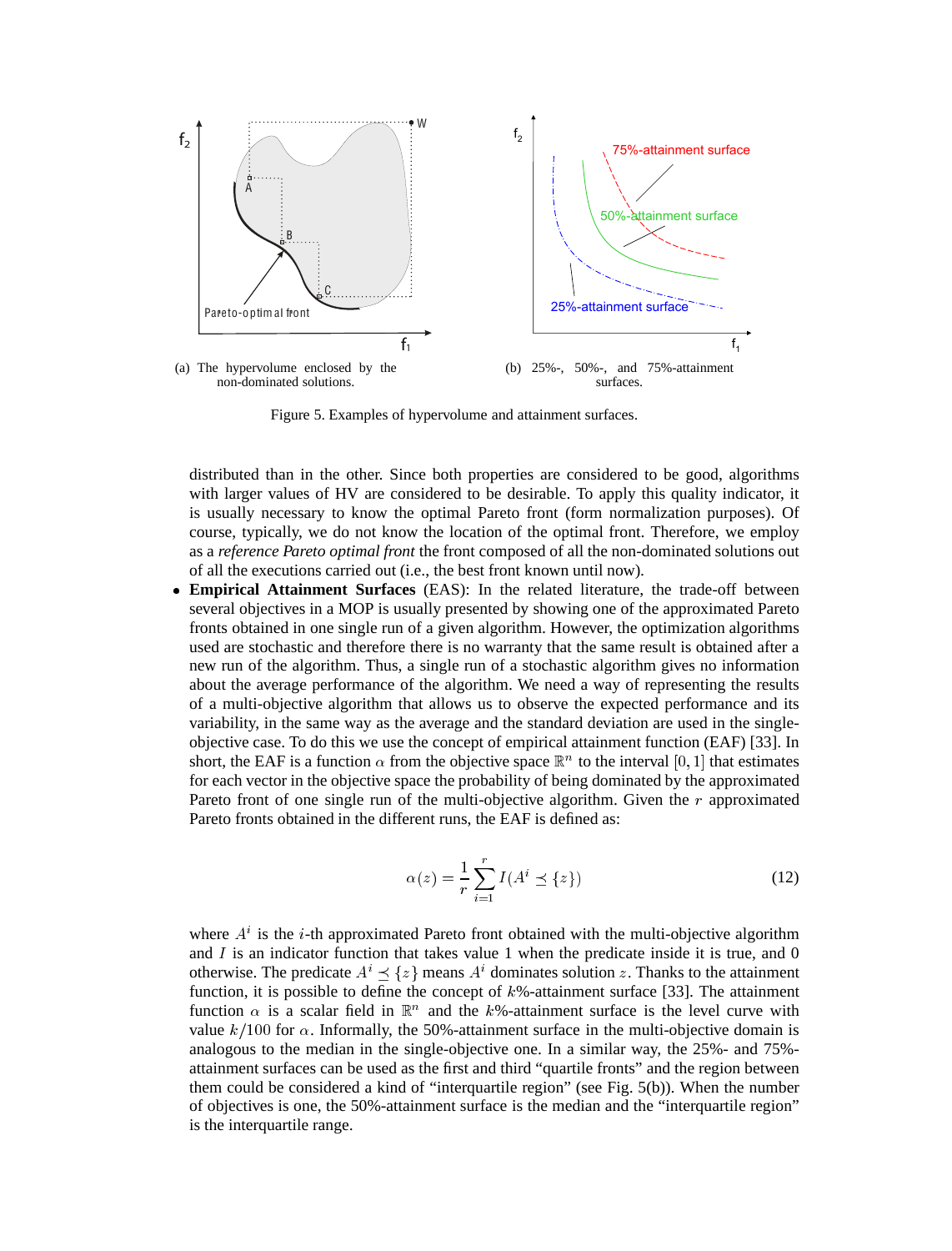## *6.2. Automatic Program Generator*

We designed an automatic program generator able to generate programs similar to the ones of the real-world software. To achieve this goal, we focus on measures, made on source code pieces, which do not require the execution of the program, called static measures. Once we have computed these static measures in real-world software, we generate programs having values of the static measures that are similar to the ones of the real-world programs. The main characteristic of our program generator is that it is able to create programs for which total branch coverage is possible, but they do not solve any concrete problem. We propose this generator with the aim of generating a big benchmark of programs with certain characteristics chosen by the user.

In a first approximation we could create a program using a representation based on a syntax tree and a table of variables. The tree stores the sentences that are generated and the table of variables stores basic information about the variables declared and their possible use. With these structures, we are able to generate programs, but we can not ensure that all the branches of the generated programs are reachable. The unreachability of all the branches is a quite common feature of real-world programs, so we could stop the design for the generator at this stage. However, another objective of the program generator is to be able of creating programs that can be used to compare the performance of different algorithms for test data generation. In this case, programs for which total coverage is reachable are desirable, because we can use the coverage obtained by a test suite as a measure of its quality.

Let us illustrate this with an example. Let us suppose that a given tool for automatic test case generation is able to find test suites that cover 80% of the branches of program A and 90% of the branches of program  $B$  (a test suite for each program). It seems that the tool is more effective in program <sup>B</sup>, since it is able to generate a test suite with higher coverage. Now, imagine that 20% of the branches of program  $A$  are unreachable and all the branches of program  $B$  are reachable. Then, the tool obtained the maximum possible coverage in program  $A$  but not in program  $B$ . Thus, we would say that the tool is more effective for program A.

This example shows that coverage is not a good measure of the performance of an automatic tool for test case generation if we do not know the maximum reachable coverage for each program. In previous work, alternative measures, such as corrected coverage [34] have been used to alleviate this problem. In this work we adopt a different approach. Since we automatically generate the programs of the benchmark, we decided to generate programs for which the maximum coverage is always 100%. This way, we can safely use the coverage as a measure of performance of the automatic test data generators and we can compare these generators among them using coverage.

An alternative approach would be to generate programs for which there is no warranty that 100% of branch coverage can be obtained and then analyze these programs in order to find the maximum possible coverage and use a corrected coverage measure. However, the drawback of this alternative approach is that the size of the benchmark would be limited, since we should check all the programs by hand (the automatic determination of the maximum branch coverage is an undecidable problem), and we would lose statistical confidence in the results. It would be unviable to generate 800 programs (as we do in this work) and analyze them manually.

With the goal of generating programs for which total coverage is reachable, we thought in the way the variables are treated in symbolic execution [35, 36] and some methods of formal derivation of programs [37, 38, 39]. Unlike the formal derivation of programs, our generator is not guided by a specification. Therefore, at the end, we introduce logic predicates in the program generation process in order to generate programs for which total coverage is always ensured.

The program generator is parameterizable, the user can fix several parameters of the program under construction (*PUC*). Thus, we can assign the probability distributions of the number of sentences of the *PUC*, the number of variables, the maximum number of atomic conditions per condition, and the maximum nesting degree. Another parameter the user can tune is the percentage of control structures or assignment sentences that will appear in the code. By tuning this parameter the program will contain the desired density of decisions.

Once the parameters are fixed, the program generator builds the general scheme of the PUC. It stores in the syntax tree the program structure, and creates a main method where the local variables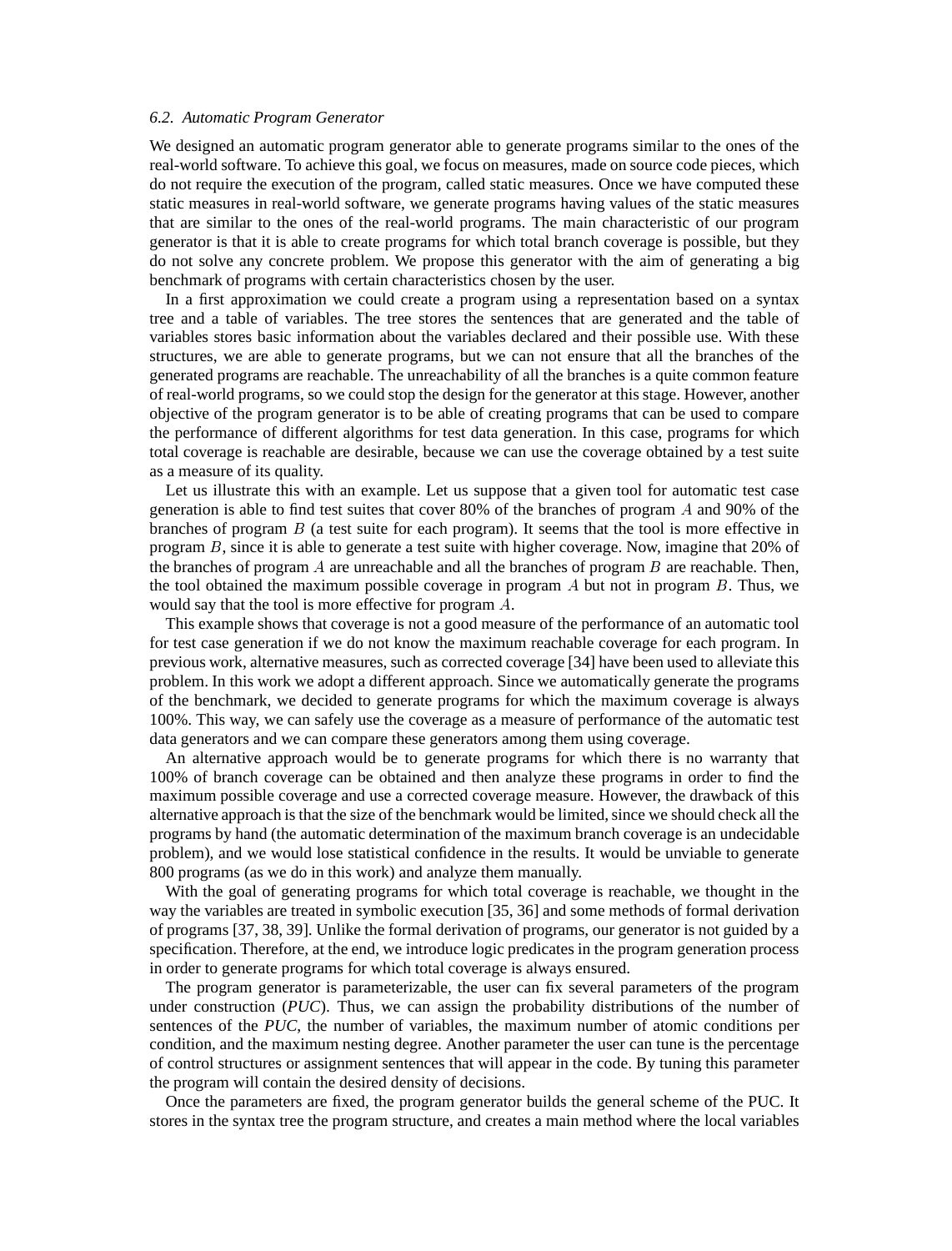are first declared. Then, the program is built through a sequence of basic blocks of sentences where, according to a probability, the program generator decides which sentence will be added to the program. The creation of the entire program is done in a recursive way. The user can decide whether all the branches of the generated program are reachable or not.

If total reachability is desired, logic predicates are used to represent the set of possible values that the variables can take at a given point of the PUC. Using these predicates we can know the range of values that a variable can take. This range of values is useful to build a new condition that can be *true* or *false*. For example, if at a given point of the program we have the predicate  $x < 3$  we know that a forthcoming condition  $x < 100$  will be always true and if this condition appears in an if statement, the else branch will not be reachable. The predicates are thus used to guide the program construction to obtain a 100% coverable program.

In general, at each point of the program the predicate is different. During the program construction, when a sentence is added to the program, we need to compute the predicate at the point after the new sentence. For this computation we distinguish two cases. First, if the new sentence is an assignment then the new predicate  $\mathbb{CP}^1$  is computed after the previous one  $\mathbb{CP}^1$  by updating the values that the assigned variable can take. For example, if the new sentence is  $x = x + 7$  and  $CP \equiv x \leq 3$ , then we have  $CP' \equiv x \leq 10$ .

Second, if the new sentence is a control statement, an if statement for example, then the program generator creates two new predicates called True-predicate  $(TP)$  and False-predicate ( $FP$ ). The  $TP$ is obtained as the result of the AND operation between  $CP$  and the condition related to the control statement. The  $FP$  is obtained as the result of the AND operation between the  $CP$  and the negated condition. In order to ensure that all the branches can be traversed, we check that both,  $TP$  and F P are not equivalent to *false*. If any of them were false, this new predicate is not valid and a new control structure would be generated.

Once these predicates are checked, the last control statement is correct and new sentences are generated for the two branches. The predicates are computed inside the branches in the same way. After the control structure is completed, the last predicates of the two branches are combined using the OR operator and the result is the predicate after the control structure. In Figure 6 we illustrate the previous explanation with one example.

$$
\begin{cases}\n\left(\star \ C P_1 \equiv x \leq 3 \ \star\right) \\
\text{if } (\mathbf{x} < 0) \\
\left\{\n\begin{array}{l}\n\left(\star \ C P_2 \equiv T P_1 \equiv x \leq 3 \land x < 0 \equiv x < 0 \ \star\right) \\
\text{if } \mathbf{y} = 5 \text{;} \\
\star \ C P_3 \equiv x < 0 \land y = 5 \ \star\right\n\end{array}\n\right\} \\
\text{else}\n\left\{\n\left(\star \ C P_4 \equiv F P_1 \equiv x \leq 3 \land x \geq 0 \equiv 0 \leq x \leq 3 \ \star\right) \\
\star \ C P_5 \equiv -3 \leq x \leq 0 \ \star\right) \\
\left.\star \ C P_6 \equiv x < 0 \land y = 5 \lor -3 \leq x \leq 0 \ \star\right)\n\end{cases}
$$

Figure 6. Illustration of the predicates transformation.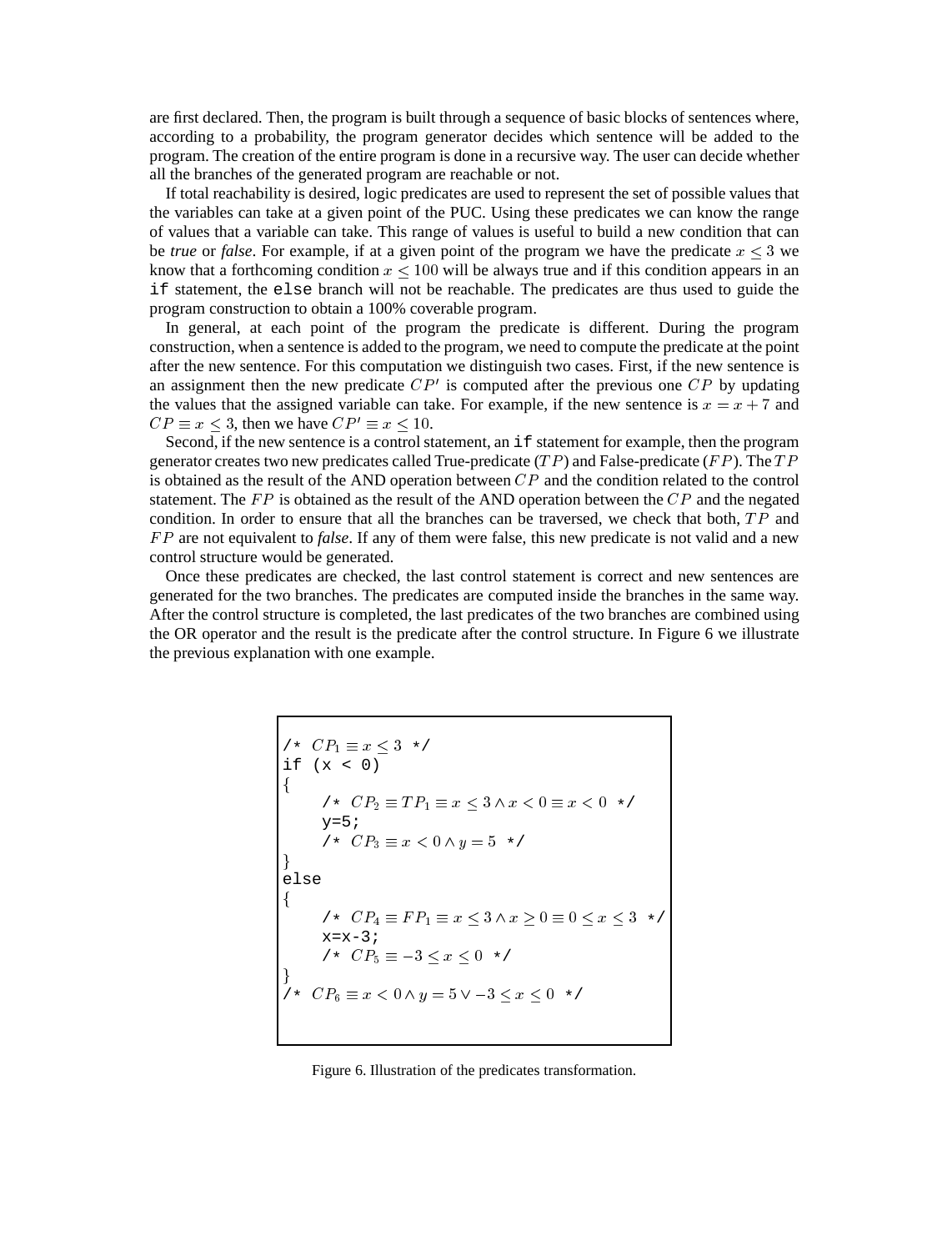## *6.3. Benchmark of Test Programs*

In the experimental section we use two benchmarks. The first one is composed of 800 synthetic programs<sup>†</sup>. They are described in the next section. The second one is composed of 13 real-world programs that are described in Section 6.3.2.

*6.3.1. Synthetic Programs* The program generator can create programs having the same value for the static measures, as well as programs having different values for the measures. In addition, the generated programs are characterized by having a 100% coverage, thus all possible branches are reachable.

Our program generator takes into account the desired values of some static measures. The static measures selected are: the number of atomic conditions, the nesting degree, the number of sentences and the number of variables. The main features of the generated programs are: they deal with integer input parameters, their conditions are joined by whichever logical operator, they are randomly generated and all their branches are reachable.

The methodology applied for the program generation was the following. First, we analyzed a set of Java source files from the JDK 1.5 (java.util.\*, java.io.\*, java.sql.\*, etc.) and we computed the static measures on these files. Next, we used the ranges of the most interesting values, obtained in this previous analysis as a guide to generate Java source files having values in the same range for the static measures. This way, we generated programs with the values in these ranges, e.g., nesting degree in 1-4 (25% for each value), atomic conditions per condition in 1-4 (68.43% with 4 conditions per decision), and statements in 25, 50, 75 or 100 (25% for each value). The percentage of control flow statements is 32.23% (in this work we use IF statements), this means that the test case generator should cover around 64 different branches (32 true and 32 false) in programs with 100 statements. The previous values are realistic with respect to the static measures, making our study meaningful. Besides, we generated 50 programs for each size and nesting degree (50 x 4 sizes x 4 nesting degrees = 800), which is a total of 800 Java programs.

*6.3.2. Real Programs* In order to improve the interest of our work we propose an additional benchmark of real programs. It is composed of 13 real programs extracted from the literature [40, 41, 42]. Some of them have been extracted from the book *C Numerical Recipes*, available on-line at http://www.nr.com/. They deal with real and integer input values and some of them also contain loops. The programs are listed in Table I, where we inform on the maximum nesting degree, the lines of code (LOC), the number of branches, and the number and type of input arguments.

| Name                     | ND             | LOC      | <b>Branches</b>             | Arguments | Description                                       |
|--------------------------|----------------|----------|-----------------------------|-----------|---------------------------------------------------|
| calday                   | 2              | 47       | 22                          | 3 Integer | Calculate the day of the week                     |
| complex                  | 3              | 74       | 24                          | 6 Integer | Calculate complex arithmetic functions            |
| gcd                      | $\overline{2}$ | 28       | 8                           | 2 Integer | Greatest common denominator                       |
| line                     | 8              | 92       | 36                          | 8 Integer | Check if two rectangles overlap                   |
| numbers                  | 3              | 71       | 28                          | 1 Integer | Parse a big number from integer to string         |
| 2<br>24<br>4<br>gformula |                | 3 Double | <b>Solve Real Equations</b> |           |                                                   |
| gformulas                | 2              | 22       | 6                           | 3 Integer | <b>Solve Integer Equations</b>                    |
| remainder                | 6              | 49       | 18                          | 2 Integer | Calculate the remainder of an integer division    |
| tmichael                 |                | 69       | 20                          | 3 Integer | Classify triangles in 4 types: Michael            |
| tmyers                   | 6              | 54       | 12                          | 3 Integer | Classify triangles in 4 types: Myers              |
| triangle                 | 4              | 53       | 28                          | 3 Integer | Classify triangles in 4 types: Our implementation |
| tsthamer                 | 3              | 76       | 26                          | 3 Integer | Classify triangles in 5 types: Sthamer            |
| twegener                 | 3              | 46       | 26                          | 3 Double  | Classify triangles in 5 types: Wegener            |

Table I. Characteristics of the Real Programs

<sup>z</sup> They are available at http://neo.lcc.uma.es/mase/index.php/component/content/article/48-problems/121-source-of-800 sythetic-programs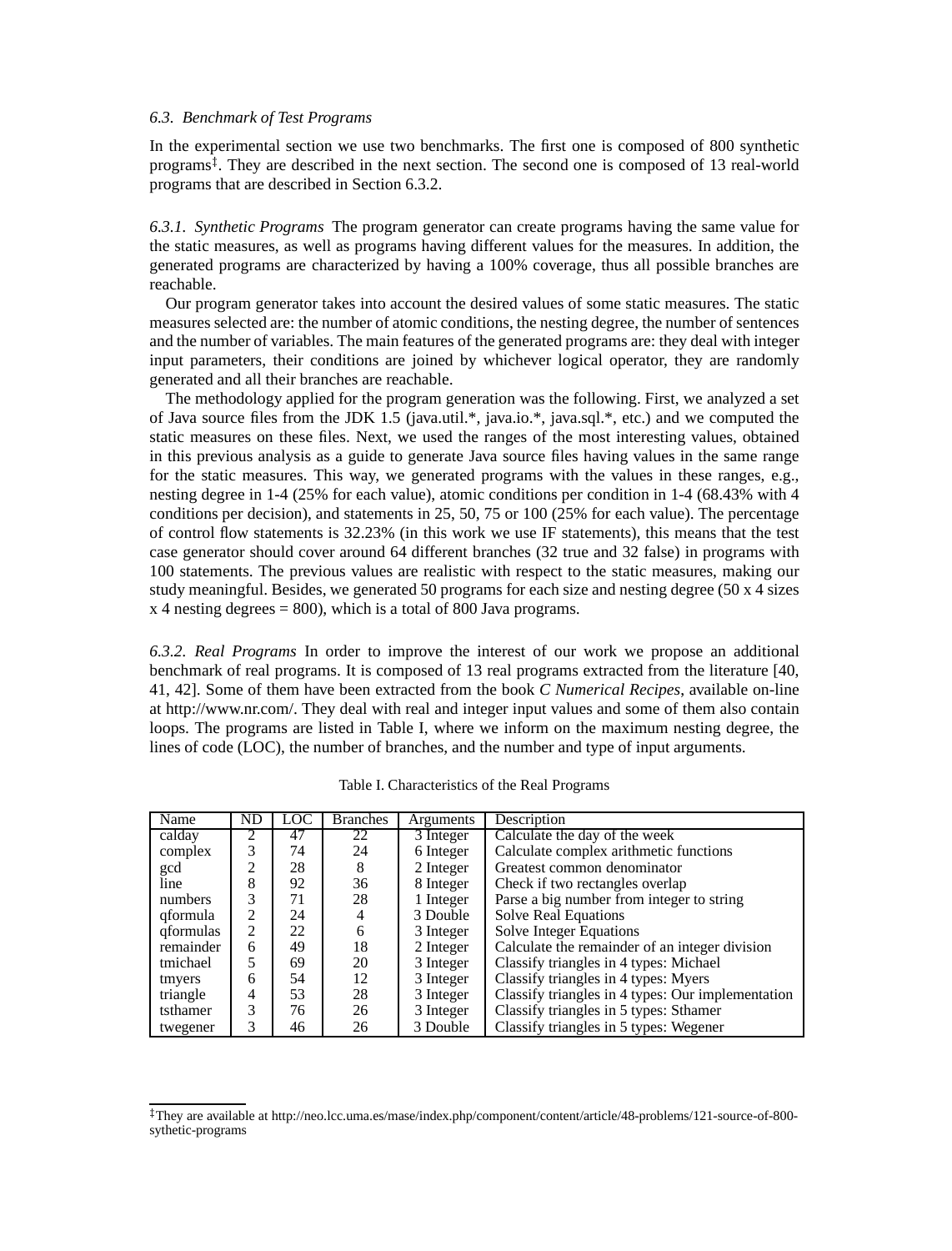## *6.4. Solution Encoding, Genetic Operators and Configuration*

Here we detail the configuration of the operators and the encoding of the solutions used in the algorithms.

*6.4.1. Details of the Mono-objective algorithms:* In this work, each solution is encoded as an integer/real vector of length  $n$  (the number of arguments). As we said in Section 5.1 the generator breaks down the global objective (to cover all the branches) into several partial objectives consisting of dealing with only one branch of the program. Thus, two stopping conditions exist: one for partial objectives and the other one for the whole test data generation process. The search for one partial objective stops when 1000 evaluations are performed while the test data generation process ends after 150000 evaluations.

In our GA we use as recombination operator the uniform crossover (UX), in which each component of the new solution is randomly selected from the two parents. The formal definition is the same as Equation (8) with  $bias = 0.5$ . The mutation operator adds a random value to the components of the vector. That is,

$$
x_i = x_i + U(-500, 500) \tag{13}
$$

where the probability distribution of these random values is a uniform distribution in the range  $[-500, 500]$ . However, not all the components of the individual are perturbed, only half of them are. In our ES, we use a discrete crossover operator and a Gaussian mutation. We show in Table II a summary of the parameters used by the two EAs in the experimental section.

|                | ES                       | GA                 |  |
|----------------|--------------------------|--------------------|--|
| Population     | 25 indivs.               | 25 indivs.         |  |
| Selection      | Random, 5 indivs.        | Random, 5 indivs.  |  |
| Mutation       | Gaussian                 | Add $U(-500, 500)$ |  |
| Crossover      | discrete (bias = $0.6$ ) | Uniform            |  |
|                | $+$ arith. $+$ arith.    |                    |  |
| Replacement    | Elitist                  | Elitist            |  |
| Stopping cond. | 1000 evals.              | 1000 evals.        |  |
| Total Evals.   | 150000 evals.            | 150000 evals.      |  |

Table II. Parameters of the two mono-objective EAs used in the experimental section

After the execution of the test data generator, we obtain a huge table of coverage where the test data that satisfy a concrete branch during the execution are saved. This table is filtered in order to remove those test data for which a different test exist in the table traversing the same branches, as explained in Section 5. Then, a test data selection is performed over this set using a standard NSGA-II.

*6.4.2. Details of the Multi-objective algorithms:* In the multi-objective approach, each individual is encoded as a set of test data. In Table III can be seen the parameters of the multi-objective EAs used in the experimental section. As genetic operators, we have used *binary tournament* as the selection scheme. This operator works by randomly choosing two individuals from the population and the one dominating the other is selected; if both solutions are non-dominated one of them is randomly selected.

We created some crossover operators to increase the efficiency of the algorithm. The best results were obtained with the *union crossover*. It takes two solutions,  $C_1$  and  $C_2$ , and creates a new one C that is the union of both, that is:  $C = C_1 \cup C_2$ . If the resulting solution C has more coverage than  $C_1$  and  $C_2$  then C is the new offspring. Otherwise, the solution with more coverage ( $C_1$  or  $C_2$ ) is the new child.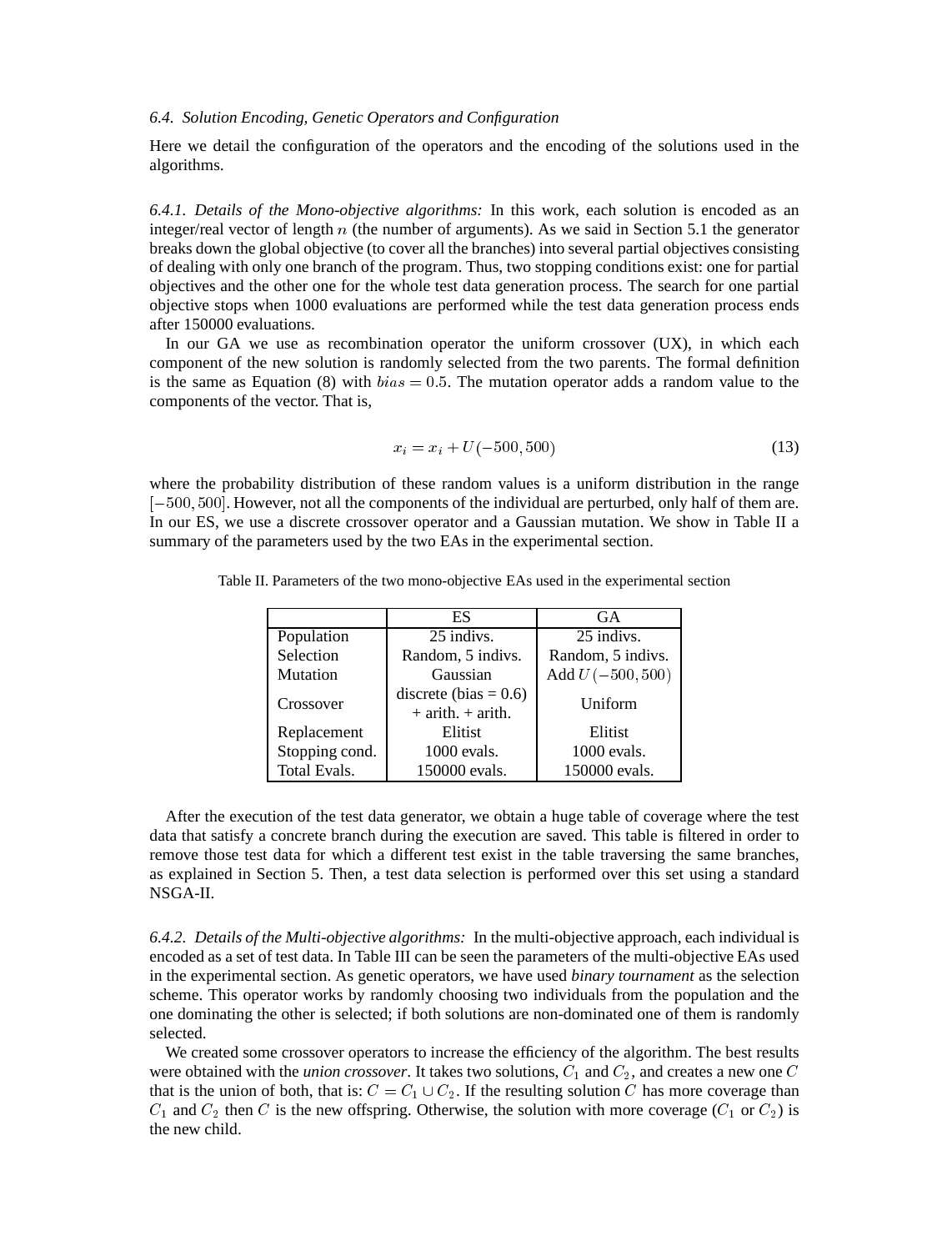Table III. Parameters of the Multi-objective EAs used in the experimental section

|                            | NSGA-II                  | <b>MOCell</b>            | SPEA <sub>2</sub>        | <b>PAES</b>              |
|----------------------------|--------------------------|--------------------------|--------------------------|--------------------------|
| Population                 | 20 indivs.               | 20 indivs.               | 20 indivs.               | 20 indivs.               |
| BT. 2 indivs.<br>Selection |                          | BT. 2 indivs.            | BT. 2 indivs.            | BT. 2 indivs.            |
| Mutation                   | <b>Adaptive Mutation</b> | <b>Adaptive Mutation</b> | <b>Adaptive Mutation</b> | <b>Adaptive Mutation</b> |
| Crossover                  | <b>Union Crossover</b>   | <b>Union Crossover</b>   | <b>Union Crossover</b>   |                          |
| Replacement                | Elitist                  | Elitist                  | Elitist                  | Elitist                  |
| Total Evals.               | 150000 evals.            | 150000 evals.            | 150000 evals.            | 150000 evals.            |

Finally, the mutation operator adds new test data to the solution with proability 0.6, deletes one test datum with probability 0.2 and keeps the individual unchanged with proability 0.2. In the case of adding test data, the number of new test data is 30% of the test data present in the solution.

If the resulting individual has the same coverage and more test data, at the end of the iteration, the algorithm deletes it from the population because this solution is dominated.

All the multi-objective algorithms have been implemented using jMetal [43], a Java framework aimed at the development, experimentation, and study of metaheuristics for solving multi-objective optimization problems.

# 7. EXPERIMENTAL ANALYSIS

In this section we present the results of the two proposed approaches. In the first subsection we analyze the MM approach and we compare the performance of the multi-objective algorithms. In the second subsection we study the mM approach and we compare the performance of the monoobjective algorithms used as the base for the approach. Then, in a third subsection we compare the two proposed approaches for the academic benchmark, and finally, in the last subsection, we compare both approaches with a benchmark of real programs.

For the study we use the 800 Java programs automatically generated and another benchmark composed of 13 real programs. Both benchmarks were described in Section 6.3. Since we are dealing with stochastic algorithms, we need to perform several independent runs of each algorithm and program, 30 in our case, in order to obtain a very stable average of the measures. All test data generators used in this work proceed by generating test data until a maximum of 150,000 test data are generated. We also perform a multiple comparison statistical test for each program on the obtained results to compare the algorithms among them. We set a confidence level of 95% (*p*-value under  $(0.05)$  for the whole comparison (all the algorithms acting on a program) and we used the Bonferroni correction for each particular comparison.

## *7.1. Evaluation of the MM approach*

In this section, we analyze the behaviour of the multi-objective algorithms with the aim of highlighting the algorithm that works better. We have analyzed 800 programs, so we cannot represent all HV values for all the programs. For this reason, we summarize in Table IV the times one algorithm has better median HV than the others. We have classified the results according to the nesting degree and the size of the PUT. For this indicator, the higher the value, the better the quality of the obtained results. Thus, by looking at the tables, we can see that MOCell was usually the algorithm computing clearly the best results regarding HV. However, when the programs are small (25-50 statements) and complex (nesting degree four), the NSGA-II algorithm has a better behaviour. We must highlight the big difference between MOCell (443), NSGA-II (198) and the others altogether (43).

Then, we compare the HV values of all the programs and independent executions with the Kruskal-Wallis test. In each cell of a table of statistics we have a pair (number, triangle). The number indicates how many programs are significantly different, and the triangle indicates that the program in the row is significantly better  $(\triangle)$  or worse  $(\triangledown)$  than the program in the column. The results are summarized in Table V. Although the previous values set a clear tendency, the absence of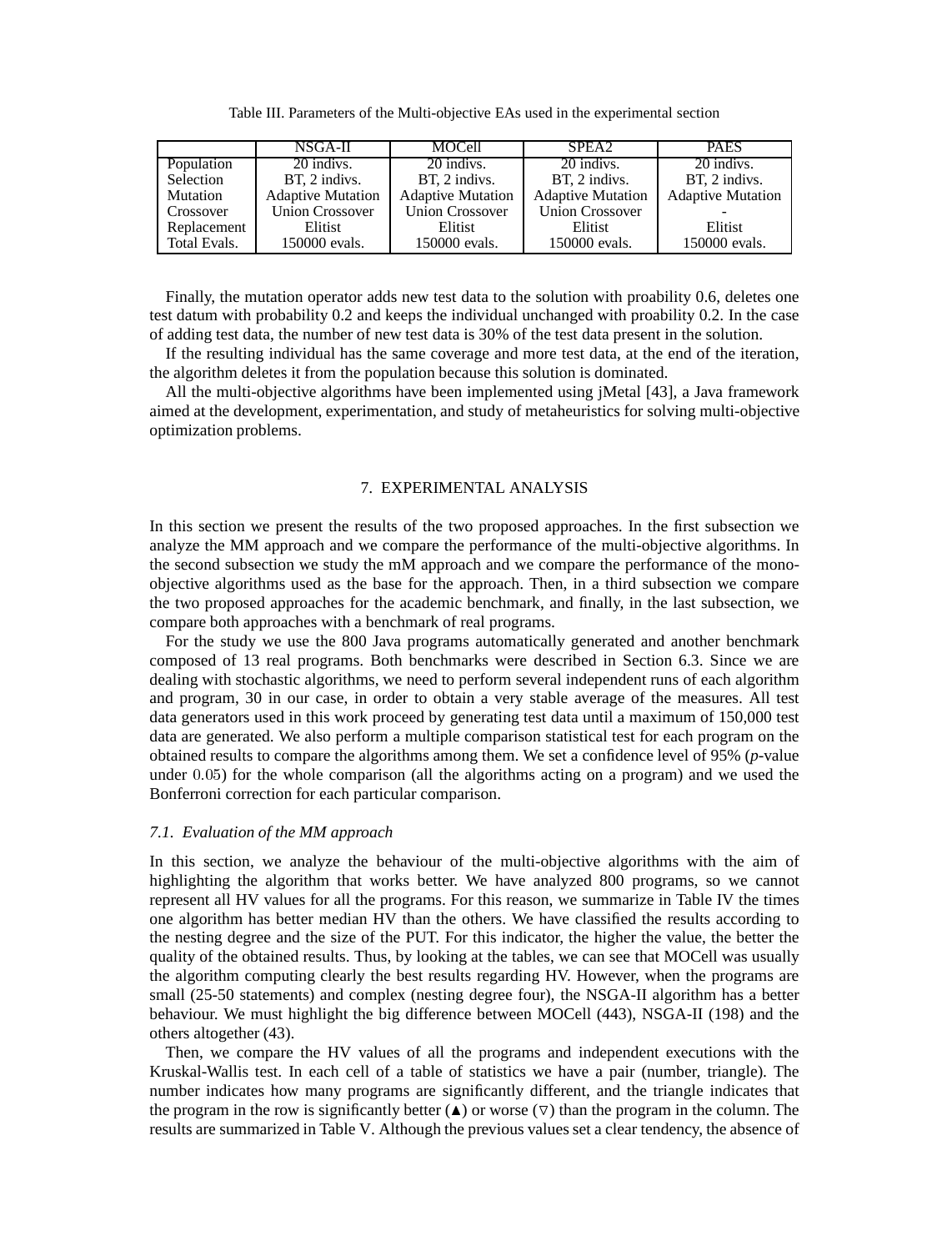| Nesting degree | <b>Statements</b> | MOCell          | $NSGA-II$       | $\overline{\text{SPEA2}}$ | <b>PAES</b>      | <b>RNDMulti</b>  |
|----------------|-------------------|-----------------|-----------------|---------------------------|------------------|------------------|
|                | $\overline{25}$   | 10              |                 | $\theta$                  | 0                | 0                |
| $\mathbf{1}$   | 50                | 24              | 9               | $\boldsymbol{0}$          | $\overline{2}$   | 2                |
|                | 75                | 34              | 6               | 1                         | 1                | 0                |
|                | 100               | 38              | 4               | $\boldsymbol{0}$          | 1                | 0                |
|                | Total             | 106             | 20              | $\mathbf{1}$              | 4                | $\overline{2}$   |
|                | $\overline{25}$   | 13              | 5               | 1                         | $\overline{2}$   | $\overline{3}$   |
| $\overline{2}$ | 50                | 35              | 13              | $\boldsymbol{0}$          | $\boldsymbol{0}$ | $\boldsymbol{0}$ |
|                | 75                | 37              | 12              | $\boldsymbol{0}$          | $\theta$         | $\Omega$         |
|                | 100               | 40              | 10              | $\boldsymbol{0}$          | $\theta$         | $\boldsymbol{0}$ |
|                | Total             | 125             | 40              | $\mathbf{1}$              | $\overline{2}$   | $\overline{3}$   |
|                | 25                | 18              | $\overline{11}$ | 3                         | $\mathbf{1}$     | $\overline{2}$   |
|                | 50                | 33              | 15              | $\boldsymbol{0}$          | $\boldsymbol{0}$ | $\theta$         |
| 3              | 75                | 32              | 16              | 1                         | $\boldsymbol{0}$ | 0                |
|                | 100               | 30              | 19              | $\boldsymbol{0}$          | $\boldsymbol{0}$ | $\boldsymbol{0}$ |
|                | Total             | 116             | 61              | $\overline{4}$            | 1                | $\overline{2}$   |
|                | 25                | $\overline{17}$ | 20              | $\overline{3}$            | $\overline{2}$   | $\overline{2}$   |
|                | 50                | 23              | 25              | $\mathfrak{2}$            | 1                | $\Omega$         |
| 4              | 75                | 27              | 19              | $\overline{2}$            | $\theta$         | 1                |
|                | 100               | 29              | 13              | 10                        | $\boldsymbol{0}$ | $\overline{0}$   |
|                | Total             | 96              | 77              | 17                        | $\overline{3}$   | $\overline{3}$   |
| Total          |                   | 443             | 198             | $\overline{23}$           | $\overline{10}$  | $\overline{10}$  |

Table IV. Programs in which the median Hypervolume of one algorithm is better than the others

significant differences between MOCell, NSGA-II and SPEA2, does not allow us to say that MOCell is better than the other two. However, we can mention that RNDMulti is the worst algorithm in all the programs (800) and PAES is worse than MOCell in 18 programs, NSGA-II in 9 programs, and SPEA2 in only 2 programs.

Table V. Number of programs where there exists significant difference among the HV obtained.

|                   | <b>RNDMulti</b>          | <b>PAES</b>       | SPEA <sub>2</sub> | NSGA-II | MOCell      |
|-------------------|--------------------------|-------------------|-------------------|---------|-------------|
| MOCell            | $800 \triangle$          | 18▲               |                   |         |             |
| NSGA-II           | $800\text{A}$            | $9\blacktriangle$ |                   | —       |             |
| SPEA <sub>2</sub> | $798\blacktriangle$      | $2\blacktriangle$ |                   |         |             |
| <b>PAES</b>       | $750\blacktriangle$      | --                | $2\nabla$         | 9⊽      | $18\sigma$  |
| <b>RNDMulti</b>   | $\overline{\phantom{m}}$ | 750⊽              | 798⊽              | 800⊽    | $800\sigma$ |

With the aim of showing an example of the computed fronts for the instances, we selected one program for each nesting degree, which can represent the typical behaviour of the different algorithms in this kind of instance. In Figure 7 are depicted the 50%-attainment surfaces of these selected programs. In the instance with low nesting degree, MOCell dominates the others and has a good performance because it reaches almost the same or better coverage with the same test data. NSGA-II has a similar behaviour except in the right extreme of the figure where it is not able to reach the same maximum coverage as MOCell. On the other hand, in the program with nesting degree 4, NSGA-II is the algorithm that is able to reach the best coverage and dominates all the other fronts. The other two multi-objective algorithms (SPEA2 and PAES) have problems finding the solutions with high coverage, in the upper-right bound of the figure, and are worse than MOCell and NSGA-II. RNDMulti is always the worst. MOCell has been able to find non-dominated solutions in the right area where SPEA2, PAES and RNDMulti have not found any of them (solutions in the extremes of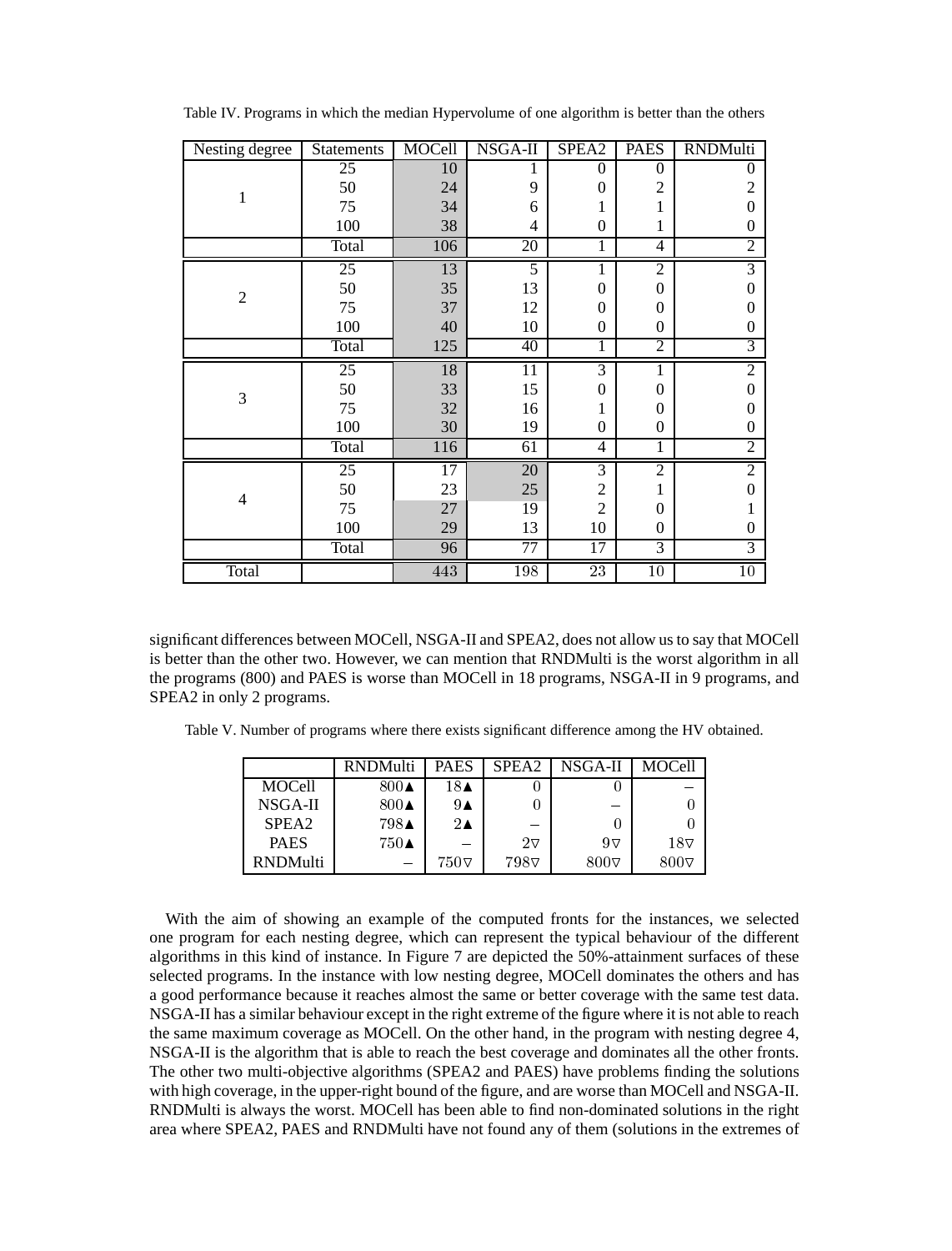the front). This is related to a better exploration of the search space by MOCell. Specifically, this is one of the properties of the cellular GA model, on which MOCell is based. This fact has been reported in many studies on single-objective optimization (see [44]). There is only one exception, when a program has nesting degree 4 and it is more difficult to obtain high coverage, NSGA-II has the best performance.



Figure 7. 50%-attainment surfaces: coverage against the number of test cases.

We have also analyzed the reduction obtained in the number of test cases, since one of our goals is to minimize the number of test cases. We analyze the reduction experienced using our approaches compared with the use of all the generated test cases. It is very difficult to analyze this reduction because not all the algorithms achieve a 100% coverage in all the programs. For this reason, we cannot simply average the number of test cases, but we must take into account the maximum obtained coverage in order to give the real reduction made by the multi-objective algorithm. The total reduction is from thousands of test cases generated to around ten, but this reduction could also be easily computed based in the *table of coverage* of the algorithms by choosing one test case per branch. The drawback of the latter approach is that the minimization of the test suite would be far from optimal. For this reason, we establish a theoretical upper bound of the required number of test cases needed. This upper bound is the number of branches that were achieved by the algorithm. We compute the real oracle cost of the test suites generated by any algorithm according to the next expression:

$$
upper\_bound(P, A) = B_P * MaxCov(P, A)
$$
  
\n
$$
oracle\_cost(P, A) = \frac{tc(P, A)}{upper\_bound(P, A)}
$$
\n(14)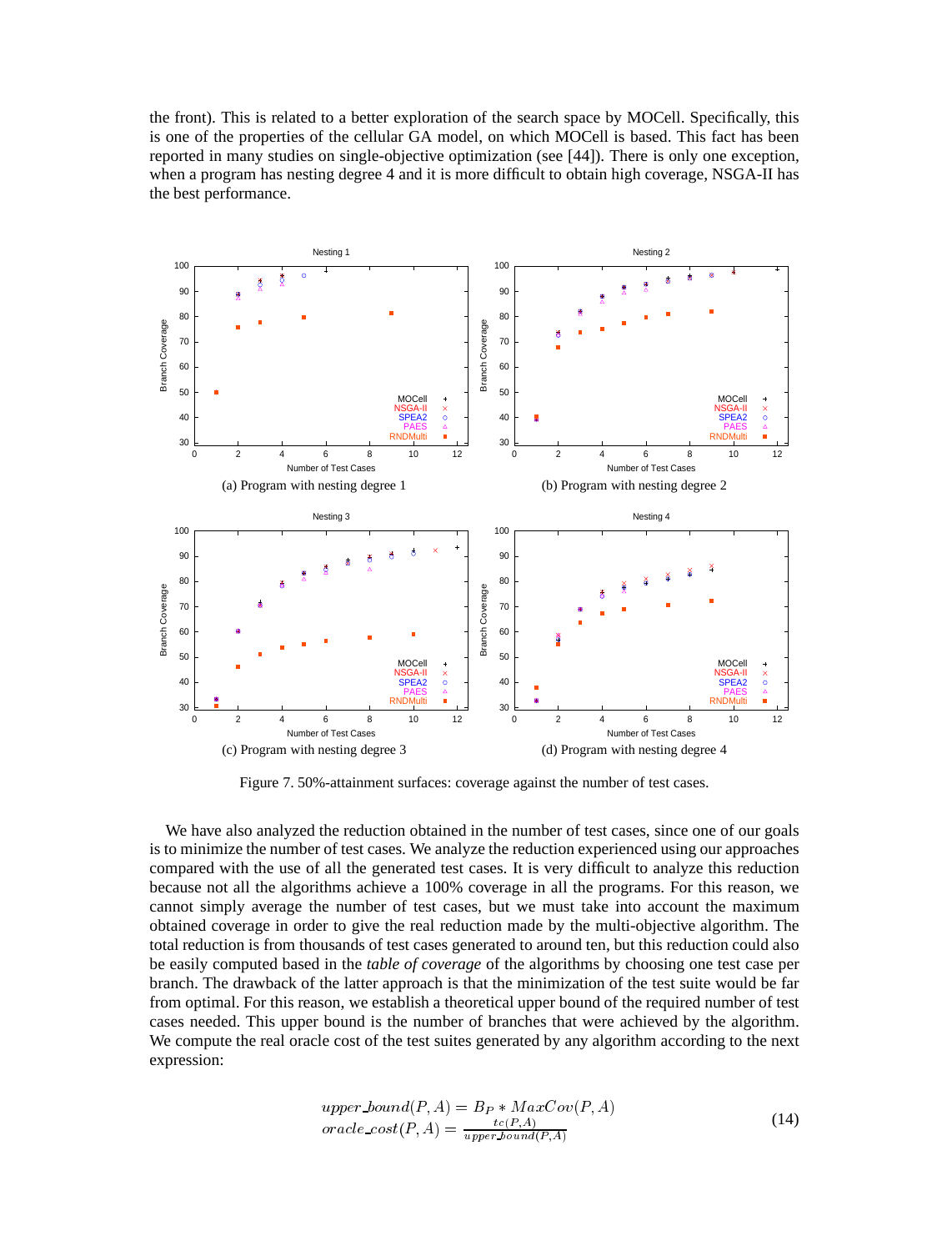where P is a program, A is an algorithm,  $B<sub>P</sub>$  is the number of branches of the program P,  $MaxCov(P, A)$  is the maximum coverage obtained by the algorithm A in the program P, and  $tc(P, A)$  is the number of test cases needed by the algorithm A to obtain the maximum coverage in program  $P$ .

We can state that the oracle cost of the test suite generated by all the multi-objectives algorithms can be reduced by our approach, only 15.12% of the test cases are needed in comparison with the computed upper bound. This reduction is computed in the case of the maximum coverage, and hence the largest number of computed test cases. But we must bear in mind that our solution is a complete Pareto front offered to the expert to make a decision about the test suite that best fits his/her needs, therefore a similar percentage of reduction is carried out for each couple *coverage-number of test cases* that appears in the Pareto front.

In the TDGP, it is particularly hard to achieve a 100% branch coverage, specially if one uses a multi-objective algorithm because its execution is not entirely guided to obtain a total coverage. The multi-objective approach deals with all the branches at the same time, this provokes a lack of information. In addition, the search does not spend most of its effort to cover the most complex branches. In Table VI we show the average of maximum coverage (among the solutions in the front) obtained with the solutions for all the programs with different nesting degree. We highlight the maximum values in the table for each nesting degree. As we expected, MOCell's performance is the best on nesting degree 1, 2 and 3. On the other hand, NSGA-II obtains the best coverage with nesting degree 4. Since the differences are low, we compared the coverage values of all the programs and independent executions with the Kruskal-Wallis test. The results are summarized in Table VII. As we expected, MOCell obtains significant differences in more programs with respect to PAES and RNDMulti, than NSGA-II and SPEA2.

Table VI. Relationship between the nesting degree and the average maximum coverage for the multiobjective algorithms. The standard deviation is shown in subscript.

| Nesting degree | MOCell                | NSGA-II        | <b>SPEAII</b>  | <b>PAES</b>                 | RNDMulti        |
|----------------|-----------------------|----------------|----------------|-----------------------------|-----------------|
|                | $98.10_{2.08}$        | $97.90_{2.22}$ | $97.53_{2.34}$ | $93.08_{5.30}$              | $81.36_{12.74}$ |
|                | 94.77 <sub>3.44</sub> | $94.42_{3.49}$ | $93.56_{3.75}$ | $87.59_{6.31}$              | $75.04_{14.00}$ |
|                | $90.66_{5.83}$        | $90.41_{5.46}$ | $89.29_{5.65}$ | $81.55_{7.68}$              | $69.77_{13.87}$ |
|                | $85.50_{9.45}$        | $85.77_{8.18}$ | $84.61_{8.12}$ | $75.87_{\scriptstyle 9.22}$ | $63.87_{15.95}$ |
| Total          | $92.26_{7.54}$        | $92.12_{6.99}$ | $91.24_{7.24}$ | $84.52_{9.72}$              | $72.51_{15.57}$ |

Table VII. Number of programs where there exists a significant difference among the coverage values obtained.

|                   | <b>RNDMulti</b> | <b>PAES</b>         | SPEA <sub>2</sub> | NSGA-II     | MOCell      |
|-------------------|-----------------|---------------------|-------------------|-------------|-------------|
| MOCell            | $800 \triangle$ | $800\text{A}$       | $2\blacktriangle$ |             |             |
| NSGA-II           | $800 \triangle$ | $799\blacktriangle$ |                   | $\sim$      |             |
| SPEA <sub>2</sub> | $800 \triangle$ | $782 \triangle$     |                   |             | $2\nabla$   |
| <b>PAES</b>       | $711 \triangle$ |                     | 7827              | 799⊽        | $800\sigma$ |
| <b>RNDMulti</b>   |                 | 711⊽                | $800\nabla$       | $800\sigma$ | $800\sigma$ |

If we consider the HV obtained (Table IV), the significant HV differences (Table V), the attainment surfaces and the average maximum coverage achieved showed in Table VI, it is clear that the ranking of the performance of the algorithms is: MOCell is the best, second NSGA-II, third SPEA2, fourth PAES, and finally RNDMulti, the worst one, as expected.

#### *7.2. Evaluation of mM approach*

In this section we analyze the mM approach. First of all, we study the values of HV. We show in Table VIII the programs in which one algorithm has a better value of HV.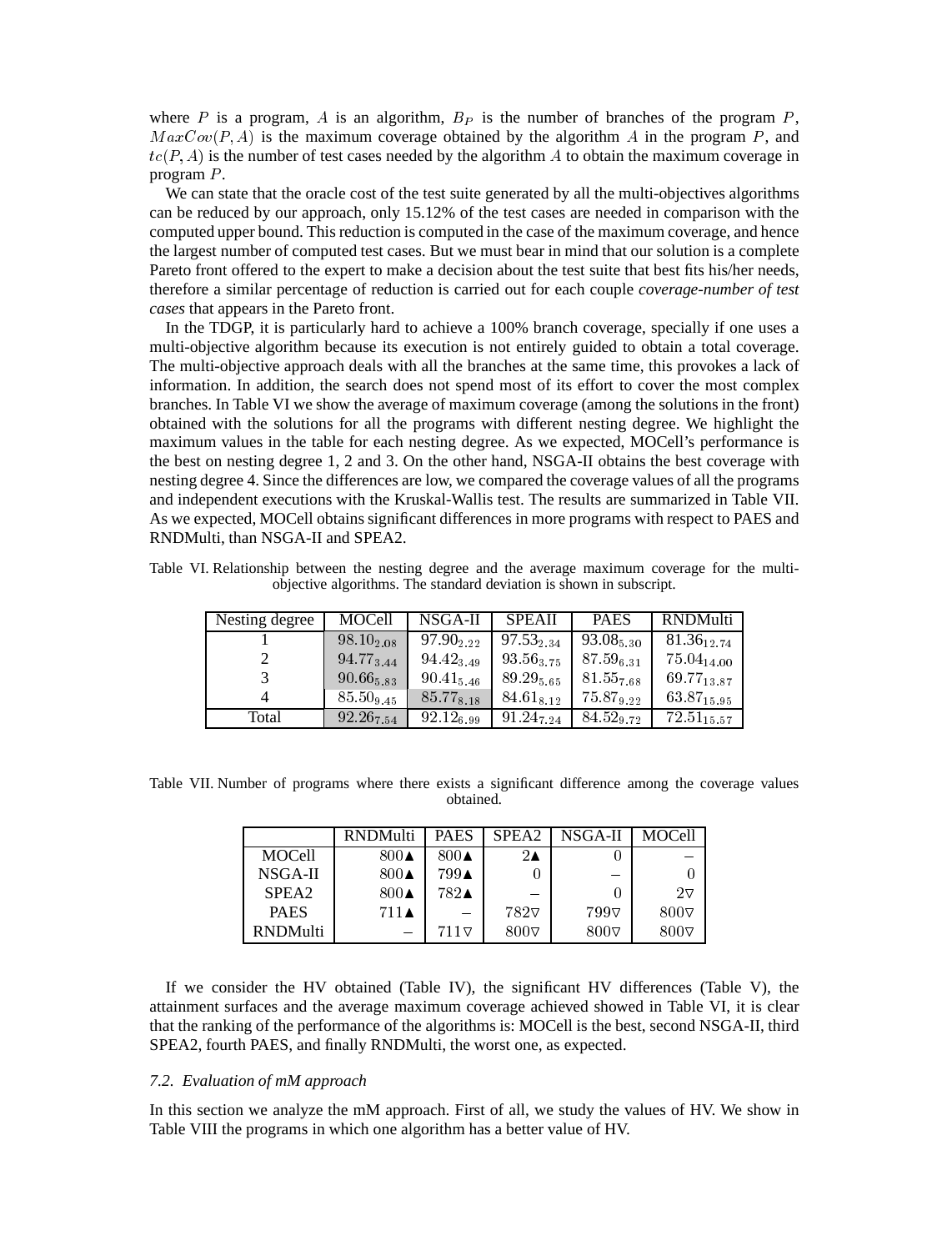| Nesting degree | <b>Statements</b> | $\overline{GA}$ | ES              | <b>RNDMono</b>   |
|----------------|-------------------|-----------------|-----------------|------------------|
|                | 25                | $\mathfrak{Z}$  | 3               | 0                |
|                | 50                | 7               | 18              | $\mathbf{1}$     |
| $\mathbf{1}$   | 75                | 7               | 26              |                  |
|                | 100               | 9               | 33              | $\frac{3}{3}$    |
|                | Total             | 26              | 80              | 7                |
|                | $\overline{25}$   | 13              | 8               | $\overline{1}$   |
| $\overline{c}$ | 50                | 23              | 17              | $\overline{0}$   |
|                | 75                | 23              | 22              | $\mathbf{1}$     |
|                | 100               | 18              | 29              | $\mathbf{1}$     |
|                | Total             | 77              | 76              | 3                |
|                | 25                | 23              | 6               | $\boldsymbol{0}$ |
| 3              | 50                | 31              | 16              | $\boldsymbol{0}$ |
|                | 75                | 30              | 16              | $\overline{0}$   |
|                | 100               | 21              | 29              | $\boldsymbol{0}$ |
|                | Total             | 105             | $\overline{67}$ | $\overline{0}$   |
|                | $\overline{25}$   | 37              | 3               | $\boldsymbol{0}$ |
|                | 50                | 41              | 6               | $\boldsymbol{0}$ |
| 4              | 75                | 39              | 11              | $\boldsymbol{0}$ |
|                | 100               | 34              | 14              | $\overline{0}$   |
|                | Total             | 151             | $\overline{34}$ | $\overline{0}$   |
| Total          |                   | 359             | 257             | 10               |

Table VIII. Programs in which the median Hypervolume of one algorithm is better than the others.

It is noteworthy that when the nesting degree is the smallest (1) the ES obtains better results and when the nesting degree is large (3 and 4) the GA is better than the others. In other words, when the program is more complex, the GA is clearly the best. The ES is better in large programs (100 statements) except when the program has nesting degree four. Then, we compared the HV values of all the programs and independent executions with the Kruskal-Wallis test. The results indicate that there is no significant difference between GA and ES (Table IX). As we expected, the results of RNDMono are worse than ES in 786 programs and GA in 765 programs.

Table IX. Programs where a significant difference exists among the HV obtained.

|                            | <b>RNDM</b> <sub>ono</sub> | ES   | GА          |
|----------------------------|----------------------------|------|-------------|
| GA                         | $765\triangle$             |      |             |
| ES                         | $786\blacktriangle$        | --   |             |
| <b>RNDM</b> <sub>ono</sub> |                            | 7867 | $765\sigma$ |

Second, we show the 50%-attainment surfaces of four representative programs with different nesting degree in Figure 8. In the instance with nesting degree 1, the attainment surfaces are very similar between GA and ES. RNDMono is far from the behaviour of the others. In the instance with nesting degree 2, the three algorithms obtain similar results. The instances with nesting degree 3 and 4, represent the general behaviour of the algorithms in most of the programs. The RNDMono is far from the others, the ES obtains similar values of coverage to the GA with the same number of test cases, but GA can achieve the best value of coverage. The GA is the best algorithm in maximum obtained coverage. This is related to a better exploitation of the search space by GA.

In order to highlight the reduction of the test cases needed to achieve the maximum coverage, we have applied Equation (14). We can state that the oracle cost of the test suite generated by the three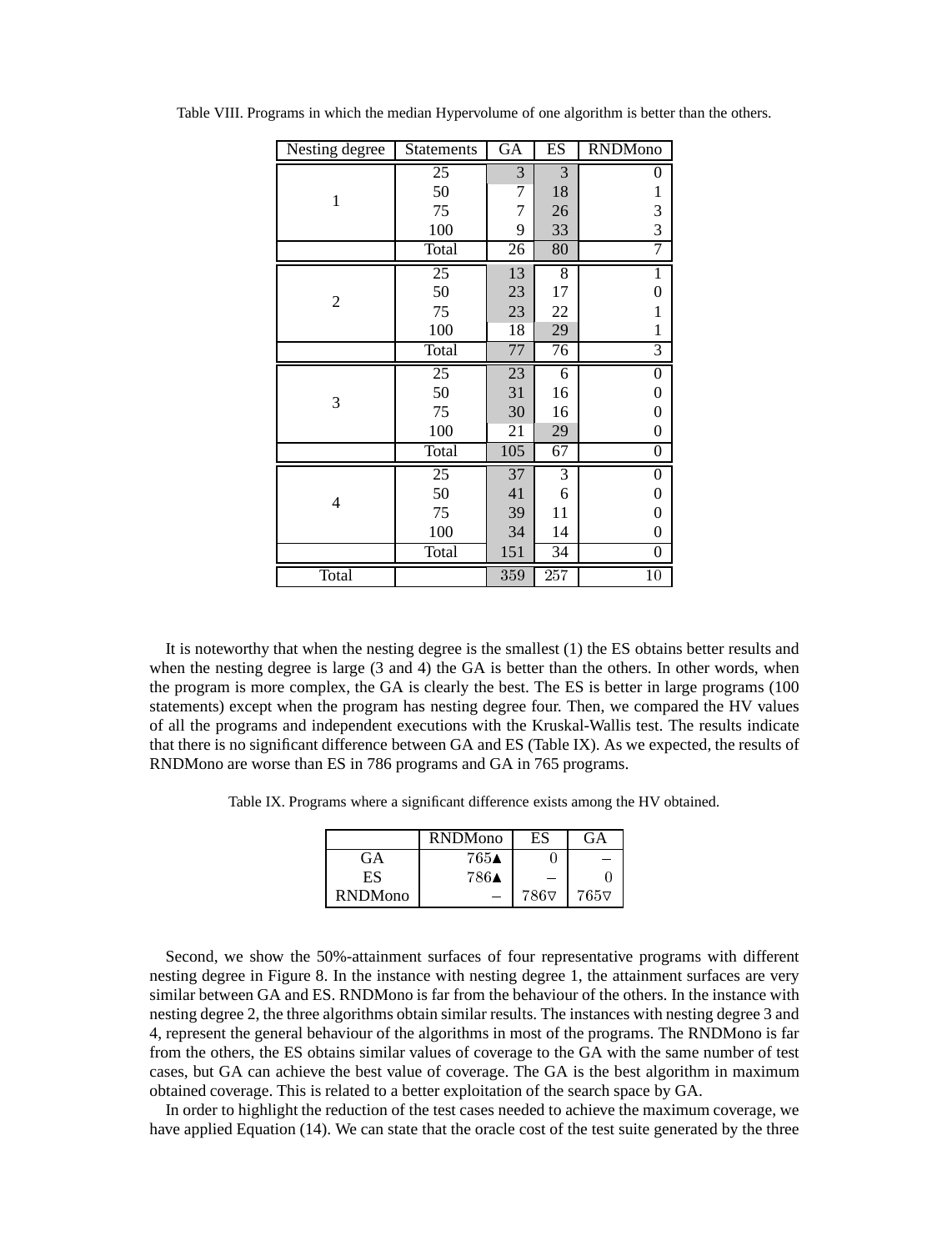

Figure 8. 50%-attainment surfaces: coverage against the number of test cases.

studied mono-objective algorithms can be reduced by our approach, only 19.32% of the test cases are needed in comparison with the computed upper bound. This percentage of test cases needed to achieve a concrete coverage is larger than the one obtained with the MM approach (15.12%).

Now, let us analyze the best value of coverage obtained with the three algorithms. In Table X we show the average of maximum coverage of the three algorithms. As is known, achieving a total coverage is a great challenge for the search, for this reason, we consider that an algorithm must focus on obtaining a high value of coverage. In this sense, the GA and ES obtain very good values of coverage, both above 90% in all the cases. However, the average coverage obtained by the GA is always the best. This advantage of the GA increases in programs with higher nesting degree where high values of coverage are very difficult to obtain. We performed a statistical test (Table XI), but, although the GA obtains the best results, significant differences only exist in 23 programs between GA and ES. Thus, it seems that GA is the best in obtaining a high value of coverage, specifically in more complex programs.

## *7.3. MM vs. mM approaches*

In the previous sections we have performed a comparison between the algorithms used in each of the approaches. In the mM approach, GA seems to be the best algorithm in most of the programs and ES is the best algorithm in programs with the lowest nesting degree. Regarding the MM approach, MOCell was the best in most of the programs, except in a few programs with high nesting degree. In this section we compare all the algorithms together, with the aim of showing what technique is the overall best.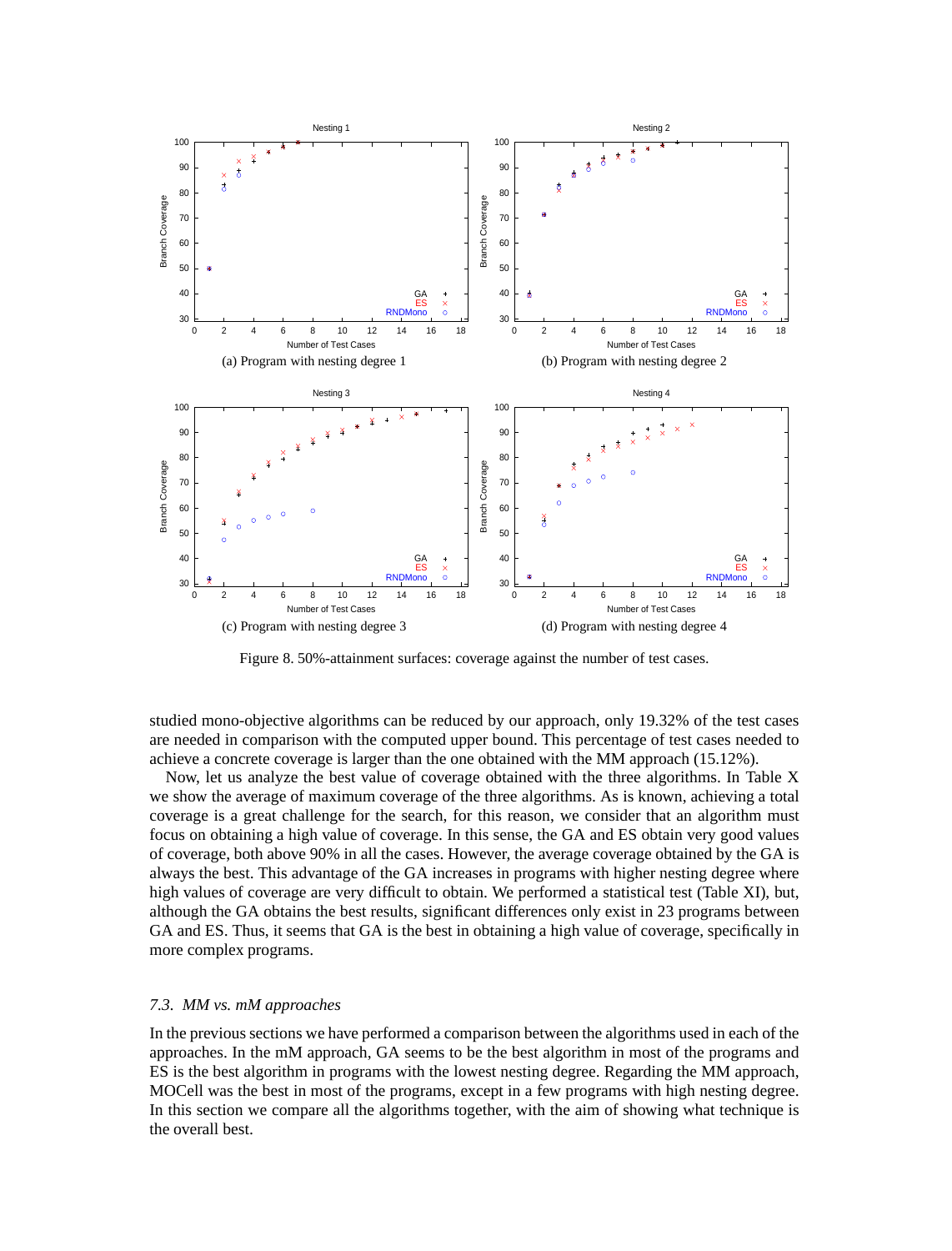| Nesting degree | GA.            | ES             | <b>RNDMono</b>  |
|----------------|----------------|----------------|-----------------|
|                | $99.19_{2.20}$ | $98.70_{2.63}$ | $85.33_{10.51}$ |
|                | $98.85_{2.02}$ | $97.87_{2.44}$ | $79.20_{12.14}$ |
| 3              | $98.52_{2.09}$ | 95.664.54      | $71.94_{13.36}$ |
|                | 96.894.80      | $93.19_{6.66}$ | $66.42_{14.80}$ |
| Total          | $98.36_{3.13}$ | $96.36_{4.90}$ | $75.72_{14.65}$ |

Table X. Relationship between the nesting degree and the average maximum coverage for the monoobjective algorithms. The standard deviation is shown in subscript.

Table XI. Number of programs where there exists a significant difference between the coverage obtained.

|                            | <b>RNDM</b> <sub>ono</sub> | ES                       | GА         |
|----------------------------|----------------------------|--------------------------|------------|
| <b>GA</b>                  | 3007                       | $23\blacktriangle$       |            |
| ES                         | 800▲                       | $\overline{\phantom{0}}$ | $23\nabla$ |
| <b>RNDM</b> <sub>ono</sub> |                            | ع سرا                    |            |

First of all, we analyze the HV indicator. In Table XII we summarize the number of times where the HV value of an algorithm is better than the rest. The results show that, on the one hand, MOCell is better for programs with low nesting degree (1-2). On the other hand, the GA is better for programs with high nesting degree (3-4). The performance of the MOCell algorithm and the GA is similar but they work better in different kind of programs. This performance depends on the maximum nesting degree of the program. NSGA-II and the ES have similar performances among them; however they are clearly worse than MOCell and GA. Finally, the performance of SPEA2, PAES, RNDMono, and RNDMulti is clearly worse than the previous algorithms (MOCell, GA, NSGA-II and ES).

| Table XII. Programs in which the median Hypervolume of one algorithm is better than the others. |  |  |  |
|-------------------------------------------------------------------------------------------------|--|--|--|
|-------------------------------------------------------------------------------------------------|--|--|--|

| ND             | <b>Statements</b> | MOCell         | NSGA-II        | SPEA2          | <b>PAES</b>      | RNDMulti<br>$\mathbf{u}$ | GA           | ES.            | <b>RNDMono</b> |
|----------------|-------------------|----------------|----------------|----------------|------------------|--------------------------|--------------|----------------|----------------|
|                | 25                |                | $\Omega$       | $\Omega$       | $\mathbf{0}$     | 0                        | $\Omega$     | $\Omega$       |                |
| 1              | 50                | 5              | $\Omega$       | $\overline{0}$ | $\theta$         | 0                        | $\Omega$     | $\Omega$       |                |
|                | 75                | 16             | 2              | $\Omega$       | 1                | $\theta$                 | $\Omega$     | $\Omega$       |                |
|                | 100               | 14             | $\overline{2}$ | $\theta$       | $\overline{0}$   | $\theta$                 | $\Omega$     | $\overline{c}$ | 0              |
|                | Total             | 36             | 4              | $\mathbf{0}$   | 1                | $\theta$                 | $\mathbf{0}$ | 2              | 0              |
|                | 25                | $\overline{4}$ | 1              | $\overline{0}$ | 0                | $\theta$                 | $\Omega$     | $\Omega$       | 0              |
| $\overline{c}$ | 50                | 16             | 4              | $\theta$       | 0                | 0                        | 4            | 2              |                |
|                | 75                | 24             | 6              | $\overline{0}$ | 0                | 0                        | 4            | 1              |                |
|                | 100               | 26             | 8              | $\mathbf{0}$   | 0                | 0                        | 6            | 4              | 0              |
|                | Total             | 70             | 19             | $\theta$       | 0                | $\overline{0}$           | 14           | 7              | 0              |
|                | 25                | $\overline{4}$ | $\overline{0}$ | T              | $\overline{0}$   | $\Omega$                 | 6            | 1              | 0              |
| 3              | 50                | 10             |                | $\mathbf{0}$   | 0                | $\theta$                 | 18           | 4              |                |
|                | 75                | 14             | 4              | $\mathbf{0}$   | 0                | 0                        | 20           | 9              |                |
|                | 100               | 13             | 10             | $\mathbf{0}$   | 0                | $\overline{0}$           | 13           | 11             | 0              |
|                | Total             | 41             | 15             | $\mathbf{1}$   | $\overline{0}$   | $\overline{0}$           | 57           | 25             | $\theta$       |
|                | 25                | 2              |                | $\mathbf{I}$   | 0                | $\overline{0}$           | 19           |                | 0              |
|                | 50                | 6              | 5              | $\overline{0}$ | 0                | 0                        | 34           | $\Omega$       |                |
| 4              | 75                | 7              | 2              | $\mathbf{0}$   | 0                | 0                        | 33           | 6              |                |
|                | 100               | 3              | 6              | 4              | $\overline{0}$   | 0                        | 27           | 7              | 0              |
|                | Total             | 18             | 14             | 5              | $\boldsymbol{0}$ | $\overline{0}$           | 113          | 14             | 0              |
| Total          |                   | 165            | 52             | 6              | 1                | 0                        | 184          | 48             | $\mathbf{0}$   |

In order to clarify the obtained results, we have performed the statistical test to check if there exist significant differences among the HV values. In Table XIII, we can see that there is just a small significant difference among the main evolutionary algorithms. However, there are significant differences between the worse algorithms (the two random algorithms and PAES), and the rest. In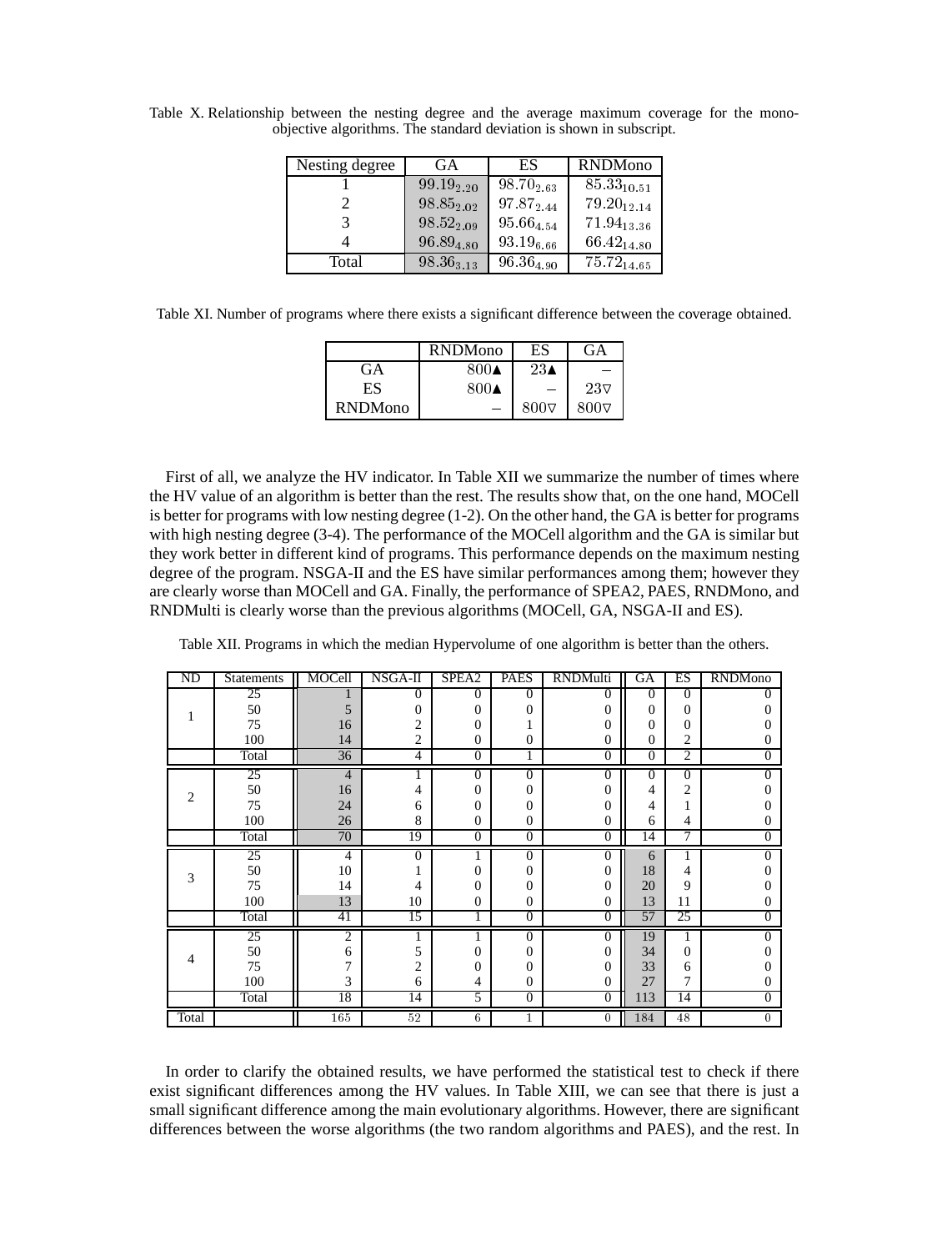Table XIII we show that the HV values of GA are significantly better than the others, except the ES. The same observation can be made on ES: it is significantly better than the others (except the GA). NSGA-II, MOCell and SPEA2 are worse than GA and ES, but for most of the programs their HV values are better than the random algorithms. In some programs, there are significant differences between MOCell and PAES and also between NSGA-II and PAES.

In summary, the mM approach using the evolutionary algorithms (GA and ES) always achieves good HV values. We observed that MOCell, NSGA-II and SPEA2 are significantly better than PAES in more programs than GA and ES. In this case, the HV values of the mM approach are worse, concretely they do not get a good diversity because the Pareto fronts are computed from a finite subset of test cases obtained by the mono-objective algorithms. However, the MM approach takes better care of the convergence as well as the diversity of the Pareto front, consequently their HV values will be better. For the purpose of illustrating this issue we plot in Figure 9 the 50% attainment surfaces for the best algorithms: MOCell, NSGA-II, GA, and ES.

|                            | RNDMulti          | <b>PAES</b>        | SPEA <sub>2</sub>        | $NSGA-II$         | MOCell                   | <b>RNDMono</b>  | GА         | ES         |
|----------------------------|-------------------|--------------------|--------------------------|-------------------|--------------------------|-----------------|------------|------------|
| MOCell                     | $800 \triangle$   | $235\triangle$     | 0                        | 0                 | $\overline{\phantom{0}}$ | $800 \triangle$ | $39\nabla$ | 7⊽         |
| NSGA-II                    | $800 \triangle$   | $197 \triangle$    | 0                        |                   | 0                        | $800 \triangle$ | $29\nabla$ | $5\nabla$  |
| SPEA <sub>2</sub>          | $800 \triangle$   | $61\blacktriangle$ | $\overline{\phantom{0}}$ | 0                 |                          | $800 \triangle$ | 13⊽        | $2\nabla$  |
| <b>PAES</b>                | $799 \triangle$   |                    | $61\nabla$               | $197\nabla$       | $235\nabla$              | $645\triangle$  | $36\nabla$ | $18\nabla$ |
| <b>RNDMulti</b>            | $\hspace{0.05cm}$ | 799⊽               | $800\nabla$              | 800⊽              | 800⊽                     | $24\nabla$      | 782⊽       | 795⊽       |
| ES                         | $795\triangle$    | $18\blacktriangle$ | $2\blacktriangle$        | $5\blacktriangle$ | 7 <sub>A</sub>           | 737▲            | 0          |            |
| <b>GA</b>                  | $782 \triangle$   | $36\triangle$      | $13\blacktriangle$       | 29 <sub>A</sub>   | 39 <sub>4</sub>          | $689 \triangle$ |            | 0          |
| <b>RNDM</b> <sub>ono</sub> | $24\triangle$     | 645⊽               | $800\nabla$              | 800⊽              | 800⊽                     | __              | 689⊽       | 737⊽       |

Table XIII. Programs where a significant difference exists among the HV obtained.

We focus on the most interesting area  $(80\% - 100\%$  coverage) of the plots in Figure 9. In all the pictures, we appreciate that MOCell and NSGA-II have the best fronts in the programs with nesting degree 1, 2 and 3, although they do not obtain the best coverage in all cases. In addition, we must highlight that the fronts of GA and ES are dominated in this case. We find the exception when the program has nesting degree four, where the GA is the best algorithm because its solutions dominate the others. The second in performance is the ES; close to the values of GA. The other algorithms only find solutions with middle values of coverage and more test cases.

At this stage of the study, we know that the MM approach provides more diversity in the solutions. In other words, it is able to find a test suite with few test cases, but the obtained coverage is not very large. On the other hand, the mM approach is able to better explore the search space to find solutions with a high coverage, but it needs more test cases than the MM approach. The MM approach obtains worse average coverage because nested statements pose a great challenge for the search. We think that the main reason for this fact is that the multi-objective algorithms deal with all the branches at the same time and less information is obtained to guide the search.

As we previously said, automatically generating a test suite that covers the entire program is a hard task. When a program has high nesting degree and the decisions are very complex, the task of covering all the program code requires a lot of effort. It is important for an algorithm to be able to find test cases to cover all the program's branches. We show in Table XIV a comparison of the average maximum coverage obtained for all the algorithms and all the programs. It is clear that the best algorithm, if coverage is the main objective, is GA. It obtains the best results in all the groups of programs with different nesting degree, and therefore in the complete benchmark. The performance of ES is also very good because it is always better than the multi-objective algorithms. If the nesting degree increases, the distance between the average coverage of GA and ES increases. In other words, the ES has a similar performance to GA in low complexity programs and it is worse than GA in complex programs. On the other hand, MOCell and NSGA-II have almost the same coverage; it only varies at the decimal level. SPEA2 is only 1% worse in the entire benchmark with respect to MOCell and NSGA-II. The results of the PAES algorithm are in the middle between the best (GA) and the worst (RNDMulti).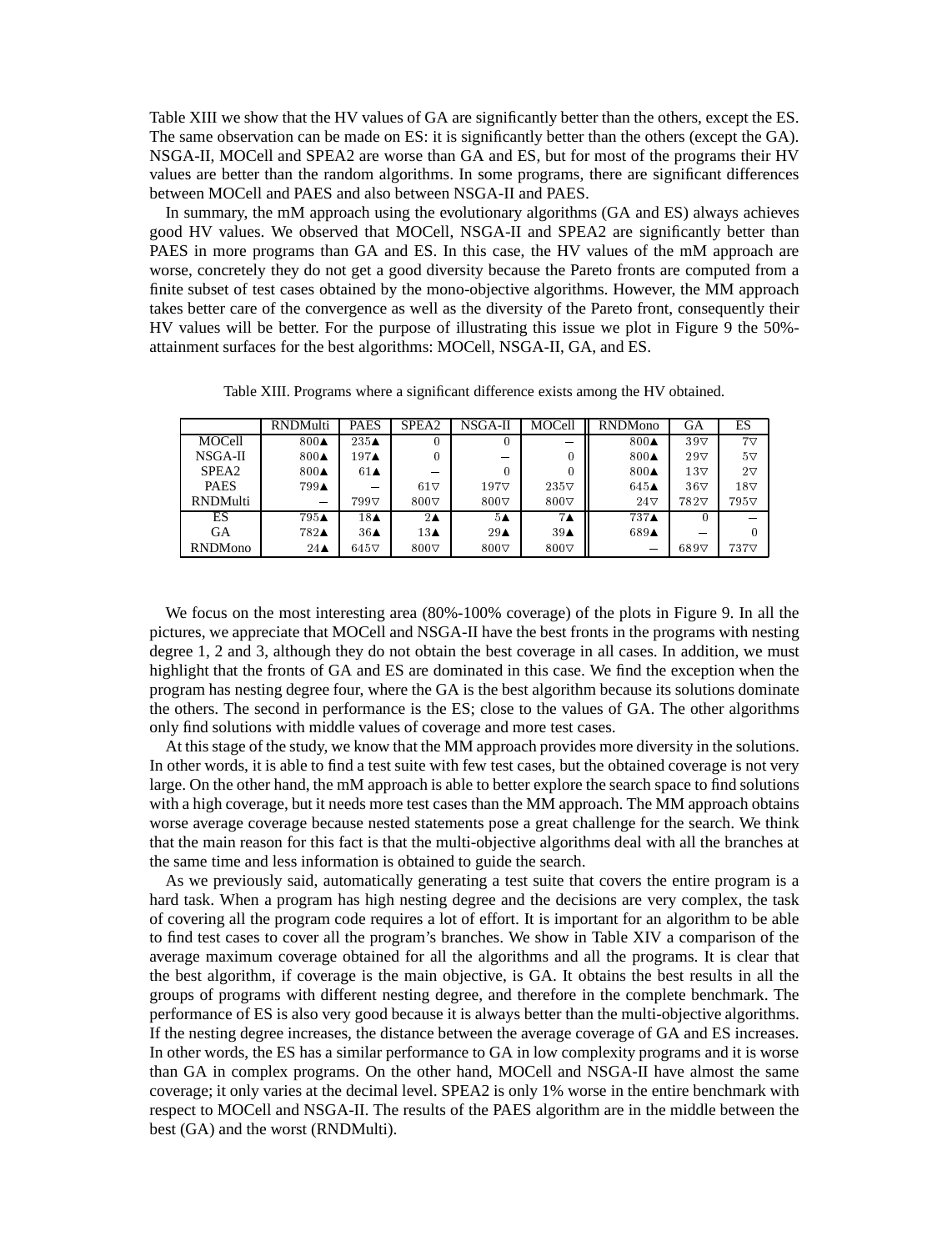

Figure 9. 50%-attainment surfaces: coverage against the number of test cases of all the algorithms.

Table XIV. Relationship between the nesting degree and the average coverage for all the algorithms. The standard deviation is shown in subscript.

| ND.   | GА             | ES                    | <b>RNDM</b> <sub>ono</sub> | MOCell         | NSGA-II        | SPEA <sub>2</sub>     | <b>PAES</b> | <b>RNDMulti</b>        |
|-------|----------------|-----------------------|----------------------------|----------------|----------------|-----------------------|-------------|------------------------|
|       | $99.19_220$    | $98.70_{2.63}$        | $85.33_{10.51}$            | $98.10_{2.08}$ | $97.90_{2,22}$ | $97.53_{2.34}$        | 93.085.30   | $81.36_{12.74}$        |
|       | 98.85202       | 97.87 <sub>2.44</sub> | $79.20_{12.14}$            | 94.773.44      | 94.423.49      | 93.563.75             | 87.596.31   | $75.04_{14}$ 00        |
|       | $98.522$ ng    | $95.664\,54$          | 71.94 <sub>13.36</sub>     | $90.665$ $83$  | $90.41_{5.46}$ | 89.29565              | $81.557$ 68 | 69.77 <sub>13</sub> 87 |
| 4     | 96.894.80      | $93.19_{6.66}$        | $66.42_{14.80}$            | 85.50945       | 85.778.18      | 84.61 <sub>8.12</sub> | 75.879.22   | 63.8715.95             |
| Total | $98.36_{3.13}$ | $96.364$ 90           | $75.72_{14.65}$            | 92.267.54      | 92.126.99      | 91.247.24             | 84.52972    | $72.51_{15.57}$        |

In order to provide a high level of confidence to these results, we have performed statistical tests. The results are shown in Table XV. There are some differences among the best algorithms; we can take as a reference the column of the GA values. This column can be seen as a ranking of performance of all algorithms. The GA has the best results and outperforms the rest of the algorithms in average maximum coverage. ES is the second in average maximum coverage (with significant difference), next MOCell, then NSGA-II, and finally SPEA2. As we expected, the statistical test does not show significant differences among MOCell, NSGA-II and SPEA2, but if the number of independent runs were higher, the significant differences would appear. We should highlight that PAES is not much better than the random algorithms. The differences in average maximum coverage shown in Table XIV have been confirmed by the statistical tests: using a GA is the best way to obtain high branch coverage.

Finally, we have considered in this experimental study the obtained HV, the significant differences, the attainment surfaces and the average maximum coverage achieved with all the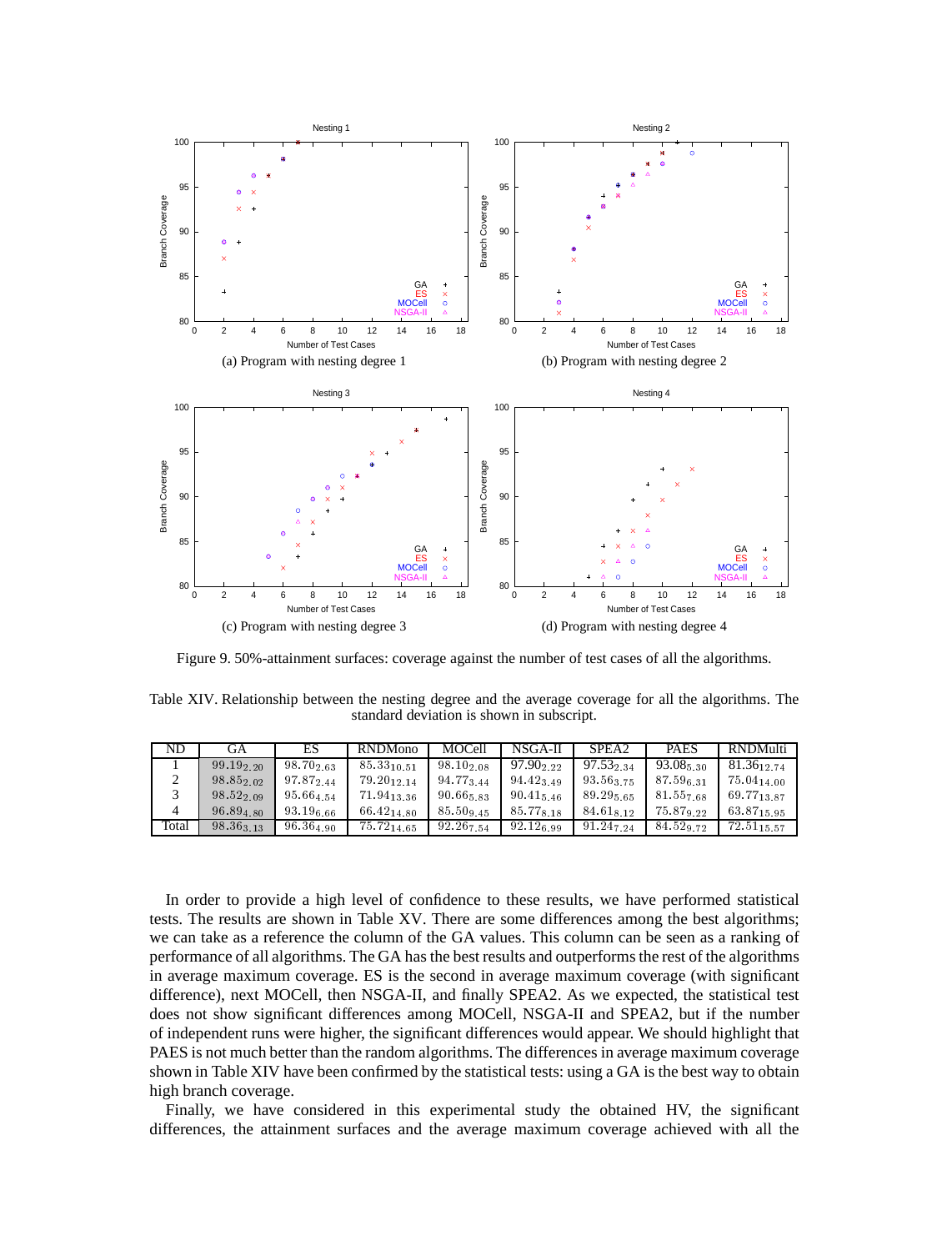|                            | <b>RNDMulti</b>          | <b>PAES</b>     | SPEA <sub>2</sub>        | $NSGA-II$      | MOCell                   | <b>RNDMono</b>  | GA                       | ES          |
|----------------------------|--------------------------|-----------------|--------------------------|----------------|--------------------------|-----------------|--------------------------|-------------|
| MOCell                     | $800 \triangle$          | 797▲            | 0                        | 0              | $\overline{\phantom{0}}$ | $800 \triangle$ | $350\nabla$              | $30\nabla$  |
| NSGA-II                    | $800 \triangle$          | 786▲            | 0                        |                | 0                        | $800 \triangle$ | 438⊽                     | $87\nabla$  |
| SPEA <sub>2</sub>          | $800 \triangle$          | $691 \triangle$ | $\overline{\phantom{0}}$ | 0              | 0                        | $800 \triangle$ | $613\nabla$              | $322\nabla$ |
| <b>PAES</b>                | $503\triangle$           |                 | $691\nabla$              | 786⊽           | 797⊽                     | $85\triangle$   | $800\nabla$              | 800⊽        |
| <b>RNDMulti</b>            | $\overline{\phantom{0}}$ | $503\nabla$     | 800⊽                     | 800⊽           | 800⊽                     | $7\nabla$       | $800\nabla$              | 800⊽        |
| ES                         | $800 \triangle$          | $800 \triangle$ | $322 \triangle$          | 87▲            | 30 <sub>A</sub>          | $800 \triangle$ | 17                       |             |
| GA                         | $800 \triangle$          | $800 \triangle$ | $613\triangle$           | $438\triangle$ | 350 <sub>4</sub>         | $800 \triangle$ | $\overline{\phantom{0}}$ | 1 ▲         |
| <b>RNDM</b> <sub>ono</sub> | $7\blacktriangle$        | $85\nabla$      | 800⊽                     | 800⊽           | 800⊽                     |                 | $800\nabla$              | 800⊽        |

Table XV. Number of programs where a significant difference exists among the coverage obtained.

algorithms and the benchmark of 800 programs. After analyzing the experimental results we can state that the GA is the best mono-objective algorithm and MOCell is the best multi-objective algorithm. We expected that an algorithm like MOCell would be clearly superior to all the monoobjective ones in the MOTDGP, but in fact this is not true. In addition, the GA is clearly superior in HV and average maximum coverage when we are testing programs with high nesting degree. This fact is due to a better exploration of the search space because this algorithm is able to find solutions for the most complex branches that appear in the code. It uses most of its evaluations in most complex branches, in order to achieve a high coverage. However, the multi-objective algorithms deal with all the branches at the same time, for this reason they do not use most of its evaluations trying to cover a concrete complex branch. This fact suggests that if there exist hard requirements of coverage and the program has high nesting degree, we should use the GA as search engine of an automatic test data generator. Nevertheless, a second phase of multi-objective test case selection must be performed in order to minimize the oracle cost. On the other hand, if there are cost requirements, we highly recommend the use of MOCell algorithm.

## *7.4. Real Programs*

In this section we analyze the two proposed approaches using some real programs. We study 13 real programs extracted from the literature and with characteristics similar to the artificial programs used in the previous sections. The reader must take into account that the number of programs used in the previous sections gives us the chance to average among 800 programs and extract statistically more reliable results. Despite the fact that in this section we only analyze the performance of the proposed approaches and algorithms over 13 programs, most of the conclusions are similar to the ones we have been obtained with the synthetic programs.

Once again we start the analysis with the HV indicator. In Table XVI we summarize the number of programs where the HV value of an algorithm is better than the others. There are six programs where an algorithm is the best. The GA outperforms the other algorithms in four programs, then the ES in two programs, and the MOCell in only one program. In the previous results these three algorithms also obtain the best results.

Table XVI. Real programs in which the median Hypervolume of one algorithm is better than the others and average maximum coverage of all the real programs.

| -                | MOCell           | NSGA-II | SPEA <sub>2</sub> | <b>PAES</b> | RNDMulti | GА    | ES           | RNDMono |
|------------------|------------------|---------|-------------------|-------------|----------|-------|--------------|---------|
| <b>HV</b> Better |                  |         |                   |             |          |       | ∽            |         |
| Avg. Max. Cov.   | $-26$<br>$\circ$ | ر ر. .  | 89.31             | 2.43        | 76.84    | 94.14 | 92.27<br>، ک | 80.09   |

In order to validate these previous results we compared the HV values of all the real programs using the multiple comparison statistical test. In Table XVII we show the existing differences among the HV value of all the algorithms. We can observe that the GA outperforms the other algorithms in at least one program. Then, there is a group of algorithms composed by ES, NSGA-II, SPEA2, MOCell and RNDMono that are better than PAES and RNDMulti, but the statistical test does not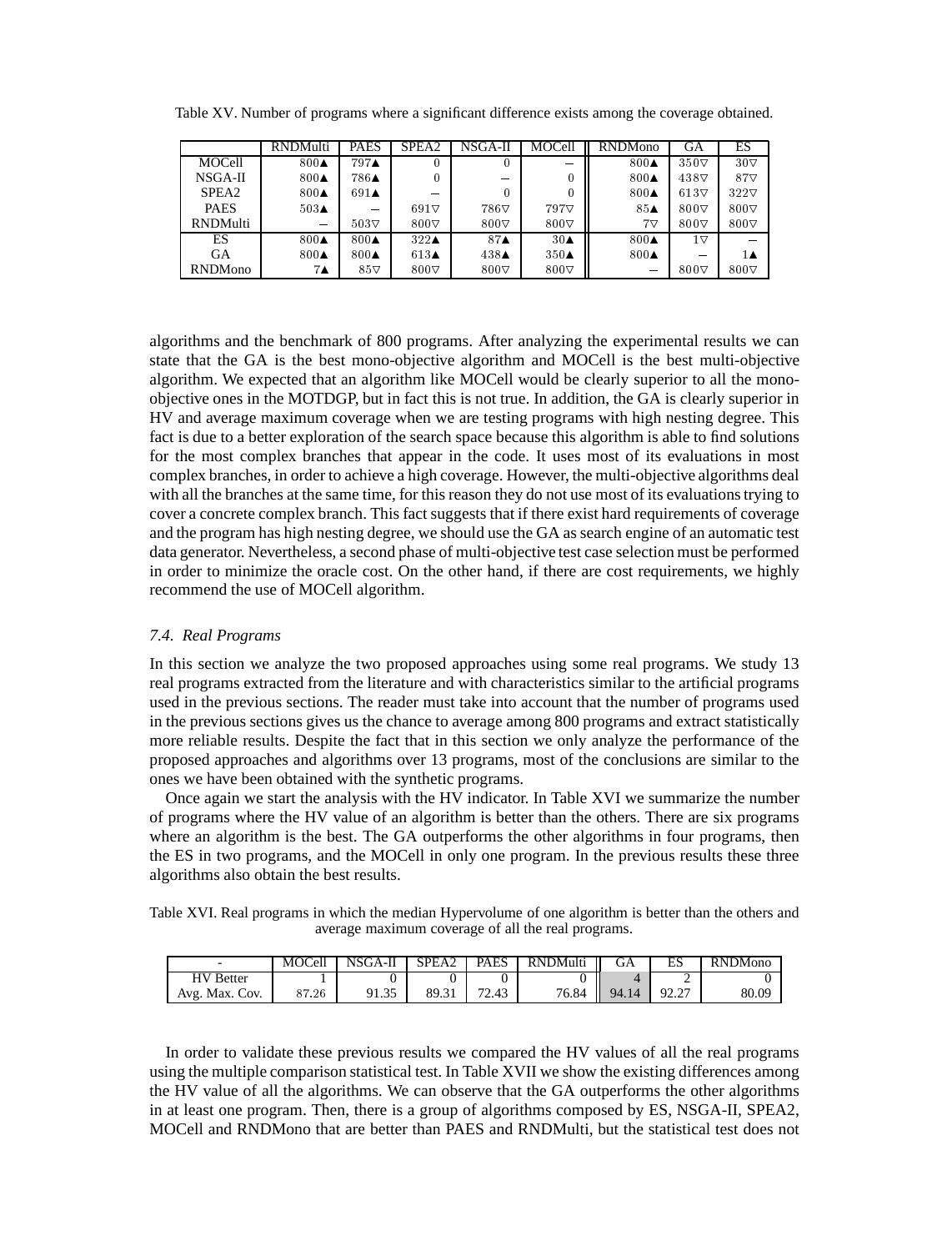show significant differences among them. In addition, we can analyze the PAES column in order to obtain an informal ranking of algorithms according to the HV indicator.

|                            | <b>RNDMulti</b>   | <b>PAES</b>       | SPEA2     | NSGA-II   | MOCell            | <b>RNDMono</b>    | <b>GA</b> | ES        |
|----------------------------|-------------------|-------------------|-----------|-----------|-------------------|-------------------|-----------|-----------|
| MOCell                     | 1 A               | lA                | O         | U         |                   |                   | $2\nabla$ |           |
| NSGA-II                    | $3\blacktriangle$ | $3\blacktriangle$ | 0         |           |                   | 0                 | l v       |           |
| SPEA <sub>2</sub>          | $3\blacktriangle$ | $2\blacktriangle$ |           |           | 0                 | 0                 | l v       |           |
| <b>PAES</b>                | 0                 | -                 | $2\nabla$ | $3\nabla$ | 1⊽                | 1⊽                | 77        | $6\nabla$ |
| RNDMulti                   |                   |                   | $3\nabla$ | $3\nabla$ | 1⊽                | 1⊽                | 7⊽        | 4⊽        |
| ES                         | $4\blacktriangle$ | 6▲                | 0         |           | 0                 | 0                 | 1 ⊽       |           |
| <b>GA</b>                  | $7\blacktriangle$ | 7▲                | 1 ▲       |           | $2\blacktriangle$ | $3\blacktriangle$ |           |           |
| <b>RNDM</b> <sub>ono</sub> |                   | lA                | 0         |           |                   |                   | $3\nabla$ |           |

Table XVII. Real programs where a significant difference exists among the HV obtained.

Let us analyze the average maximum coverage obtained by the algorithms when are applied to real programs (Table XVI). We must highlight that the GA and the ES are the best algorithms in coverage for the real programs. In contrast, the PAES has obtained the worst results, even worse than the random algorithms. In Table XVIII, we show the results of a statistical test to compare the maximum coverage. Once again the GA is the best algorithm: it obtains significant differences in 40 comparisons. NSGA-II obtains significant differences in 30 comparisons. Next, SPEA2 and ES are better than the others in 18 comparisons. Most of these significant differences are obtained in comparison with PAES or the random algorithms. Only a few differences exist between the best algorithms. Nevertheless, the performance of GA seems to be better than the other algorithms. On the other hand, the PAES has obtained the worst results. We think that these results are due to the absence of crossover operator and the nature of the selected programs (i.e., number of equalities in the code).

Table XVIII. Number of real programs where a significant difference exists among the coverage obtained.

|                   | <b>RNDMulti</b> | <b>PAES</b>    | SPEA <sub>2</sub> | NSGA-II                  | MOCell            | RNDMono           | GА         | ES  |
|-------------------|-----------------|----------------|-------------------|--------------------------|-------------------|-------------------|------------|-----|
| MOCell            | 6▲              | $12 \triangle$ | v                 | v                        |                   | U                 | $2\nabla$  |     |
| NSGA-II           | $12 \triangle$  | $13 \triangle$ |                   | $\overline{\phantom{0}}$ |                   | $4\blacktriangle$ |            |     |
| SPEA <sub>2</sub> | 7▲              | $13$ A         | _                 |                          | 14                |                   | 3⊽         |     |
| <b>PAES</b>       |                 | -              | 13⊽               | 13⊽                      | $12\nabla$        | $4\blacktriangle$ | 137        | 12⊽ |
| <b>RNDMulti</b>   |                 |                | $7\nabla$         | $12\nabla$               | 6⊽                | $3\nabla$         | $12\nabla$ | 9⊽  |
| ES                | 9▲              | $12 \triangle$ |                   |                          |                   | 0                 | 3⊽         |     |
| GA                | $12 \triangle$  | $13$ A         | 3∌                |                          | $2\blacktriangle$ | 7▲                |            | 37  |
| <b>RNDMono</b>    | 3▲              | 4⊽             |                   | 4⊽                       |                   |                   | $7\nabla$  |     |

Finally, with the aim of showing an example of the computed fronts for the instances, we selected the *line* program. This program can represent the typical behaviour of the different algorithms in this kind of instance. In Figure 10 the 50%-attainment surfaces of the best algorithms are depicted. In this instance, GA dominates the others and has a good performance because it always reaches the best coverage with the same test data. MOCell is the only algorithm able to obtain all the points of the front. This is a desirable property for a solution of a multi-objective problem.

## 8. CONCLUSIONS

In this paper we have studied the Multi-Objective Test Data Generation Problem with the aim of analyzing the performance of a direct multi-objective approach (MM) versus the application of mono-objective algorithms followed by a test case selection (mM). Previous results in the literature have only focused on the coverage of a program while the oracle cost is a significant cost that has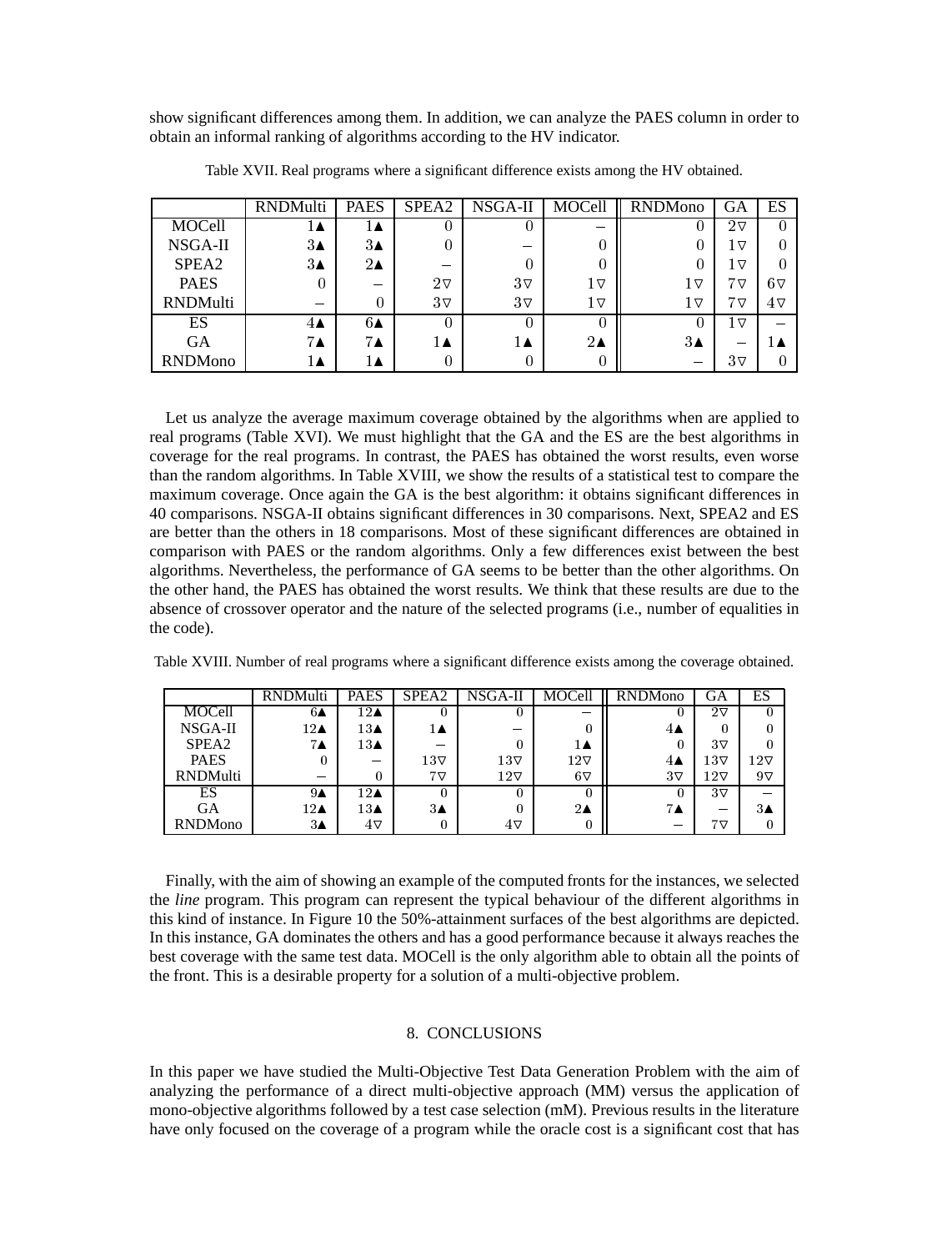

Figure 10. 50%-attainment surfaces: coverage against the number of test cases for the program *line*.

been ignored in most of the previous studies. For this reason, in this work we have dealt with the coverage and the oracle cost as equally important targets.

Our study has been performed on 800 synthetic programs. We designed a program generator able to produce programs ensuring a 100% of branch coverage. This kind of programs is very useful because all the branches are reachable and we can compare the algorithms in a fair way using coverage. In addition, we have also analyzed the two proposed approaches with a benchmark of 13 real and popular programs in the literature. We have evaluated four state-of-the-art multi-objective optimization algorithms: MOCell, NSGA-II, SPEA2, and PAES, two mono-objective algorithms GA, ES, and two random algorithms as merely a 'sanity check'. This comparison has been done on the basis of three quality indicators: the hypervolume, the 50%-empirical attainment surface, and the average maximum coverage obtained by those algorithms. We can see a final ranking of algorithms in Table XIX.

In terms of convergence towards the optimal Pareto front, GA and MOCell have been the best solvers in our comparison. On the one hand, MOCell has obtained the best fronts in programs with nesting degree 1 and 2, values commonly found in practice. On the other hand, the GA is the best algorithm for facing programs with high nesting degree and it is the algorithm which is significantly better in most of the programs, attending to the HV indicator and to the average maximum coverage. This fact indicates that GA is the best alternative if the tested program has a high nesting degree or we need a high coverage. But, if we have time restrictions, we highly recommend the use of MOCell as a search engine for an automatic test data generator. Although the multi-objective approach is working very well in most of the programs, we realized that dealing with only one branch at the same time (mono-objective approach) can be more effective when the program under test has high nesting degree. In addition, we must highlight that both approaches (MM and mM) are quite good at reducing the number of test cases needed to obtain a given coverage. The oracle cost can be greatly reduced because the mM approach only needs 19.32% of the upper bound of test cases needed for obtaining the maximum value of coverage, and the MM approach is even better, only needing a 15.12% of the test cases. This improvement justifies the use of our approaches to deal with the MOTDGP.

Future work will verify these findings with still larger real-world software. Also, we should find a set of representative software programs because research community has not established a standard benchmark of well-known programs. We also want to advance in designing better evolutionary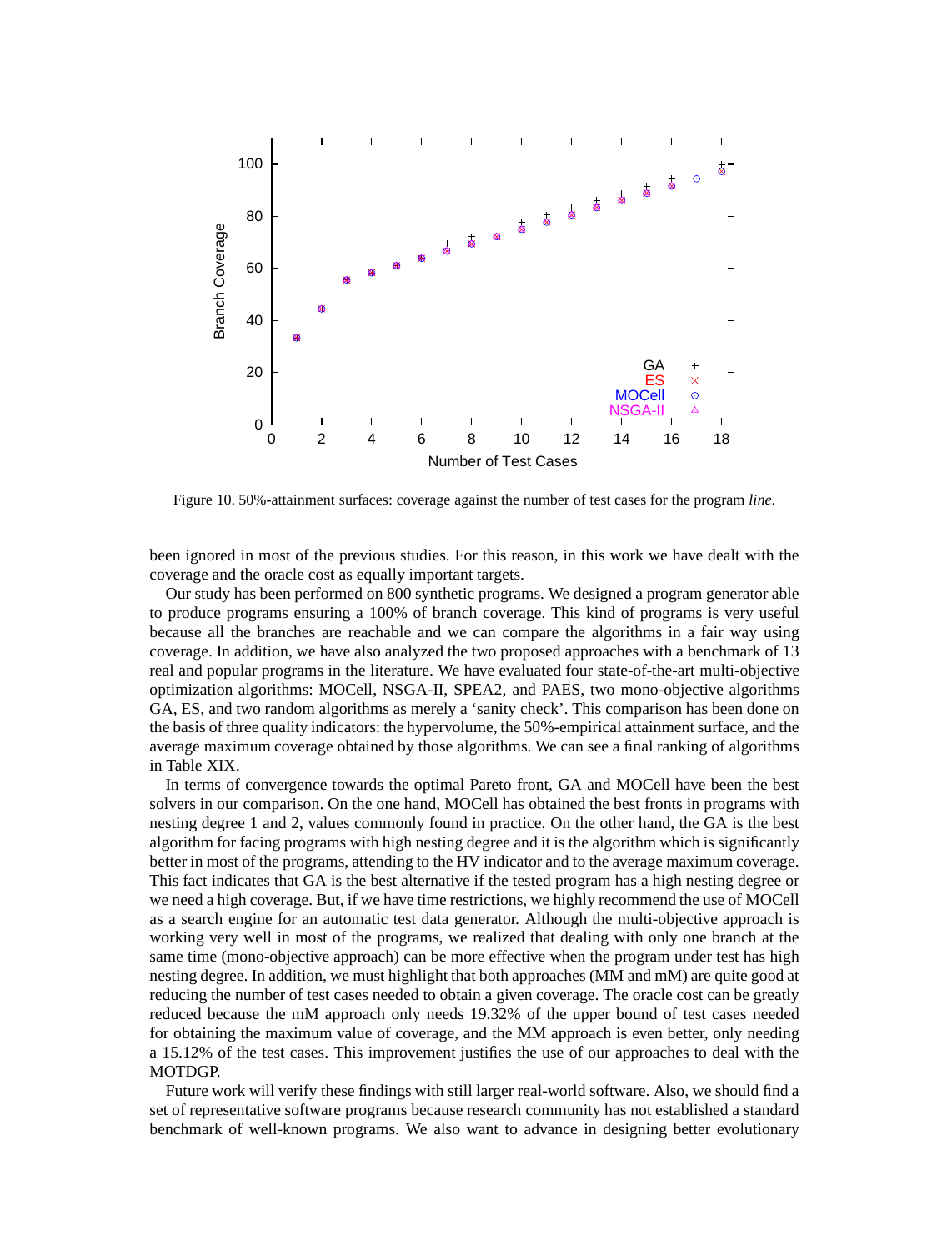| Coverage       |                            |                            |                            |                            |                            |
|----------------|----------------------------|----------------------------|----------------------------|----------------------------|----------------------------|
| Rank           | ND <sub>1</sub>            | ND <sub>2</sub>            | ND <sub>3</sub>            | ND <sub>4</sub>            | All                        |
|                | GA                         | GA                         | GA                         | GA                         | GA                         |
| $\overline{2}$ | ES                         | ES                         | ES                         | ES                         | ES                         |
| 3              | MOCell                     | <b>MOCell</b>              | MOCell                     | NSGA-II                    | MOCell                     |
| $\overline{4}$ | $NSGA-II$                  | NSGA-II                    | $NSGA-II$                  | MOCell                     | NSGA-II                    |
| 5              | SPEA2                      | SPEA <sub>2</sub>          | SPEA <sub>2</sub>          | SPEA <sub>2</sub>          | SPEA <sub>2</sub>          |
| 6              | <b>PAES</b>                | <b>PAES</b>                | <b>PAES</b>                | <b>PAES</b>                | <b>PAES</b>                |
| 7              | <b>RNDM</b> <sub>ono</sub> | <b>RNDMono</b>             | <b>RNDM</b> <sub>ono</sub> | <b>RNDM</b> <sub>ono</sub> | <b>RNDM</b> <sub>ono</sub> |
| 8              | RNDMulti                   | <b>RNDMulti</b>            | <b>RNDMulti</b>            | <b>RNDMulti</b>            | <b>RNDMulti</b>            |
|                |                            |                            |                            |                            |                            |
|                |                            |                            | Hypervolume                |                            |                            |
| Rank           | ND <sub>1</sub>            | ND <sub>2</sub>            | ND <sub>3</sub>            | ND <sub>4</sub>            | All                        |
|                | MOCell                     | MOCell                     | <b>GA</b>                  | <b>GA</b>                  | <b>GA</b>                  |
| 2              | NSGA-II                    | <b>GA</b>                  | MOCell                     | <b>MOCell</b>              | <b>MOCell</b>              |
| 3              | ES                         | NSGA-II                    | NSGA-II                    | ES                         | ES                         |
| 4              | GA                         | ES                         | ES                         | NSGA-II                    | NSGA-II                    |
| 5              | <b>PAES</b>                | SPEA <sub>2</sub>          | SPEA <sub>2</sub>          | SPEA <sub>2</sub>          | SPEA <sub>2</sub>          |
| 6              | SPEA2                      | <b>PAES</b>                | <b>PAES</b>                | <b>PAES</b>                | <b>PAES</b>                |
|                | <b>RNDMono</b>             | <b>RNDM</b> <sub>ono</sub> | <b>RNDM</b> <sub>ono</sub> | <b>RNDMono</b>             | <b>RNDM</b> <sub>ono</sub> |

Table XIX. Ranking of algorithms according to maximum coverage and hypervolume grouped by nesting degree.

operators in order to deal with programs with high nesting degree that could pose a challenge for our algorithms, especially for the multi-objective ones.

#### 9. ACKNOWLEDGEMENTS

This work has been partially funded by the Spanish Ministry of Science and Innovation and FEDER under contract TIN2008-06491-C04-01 (the  $M^*$  project). It has been also partially funded by the Andalusian Government under contract P07-TIC-03044 (DIRICOM project).

#### REFERENCES

- 1. Xanthakis S, Ellis C, Skourlas C, Gall AL, Katsikas S, Karapoulios K. Application of genetic algorithms to software testing. *Proceedings of the 5th International Conference on Software Engineering and Applications*, Toulouse, France, 1992; 625–636.
- 2. Harman M, Jones BF. Search-based software engineering. *Information & Software Technology* December 2001; **43**(14):833–839.
- 3. McMinn P. Search-based software test data generation: a survey. *Software Testing, Verification and Reliability* June 2004; **14**(2):105–156.
- 4. Harman M. The current state and future of search based software engineering. *Proceedings of International Conference on Software Engineering / Future of Software Engineering 2007 (ICSE/FOSE '07)*, IEEE Computer Society: Minneapolis, Minnesota, USA, 2007; 342–357.
- 5. Miller W, Spooner DL. Automatic generation of floating-point test data. *IEEE Trans. Software Eng.* 1976; **2**(3):223– 226.
- 6. Korel B. Automated software test data generation. *IEEE Transactions on Software Engineering* August 1990; **16**(8):870–879.
- 7. Beizer B. *Software testing techniques*. 2nd edn., Van Nostrand Reinhold Co.: New York, NY, USA, 1990.
- 8. Baresel A, Binkley DW, Harman M, Korel B. Evolutionary testing in the presence of loop–assigned flags: A testability transformation approach. *International Symposium on Software Testing and Analysis (ISSTA 2004)*, 2004; 108–118.
- 9. D´ıaz E, Blanco R, Tuya J. Tabu search for automated loop coverage in software testing. *Proceedings of the International Conference on Knowledge Engineering and Decision Support (ICKEDS)*, Porto, 2006; 229–234.
- 10. Zhan Y, Clark JA. The state problem for test generation in simulink. *GECCO'06: Proceedings of the 8th annual conference on Genetic and evolutionary computation*, ACM Press, 2006; 1941–1948.
- 11. Tracey N, Clark J, Mander K, McDermid J. Automated test-data generation for exception conditions. *Software Practice and Experience* 2000; **30**(1):61–79.